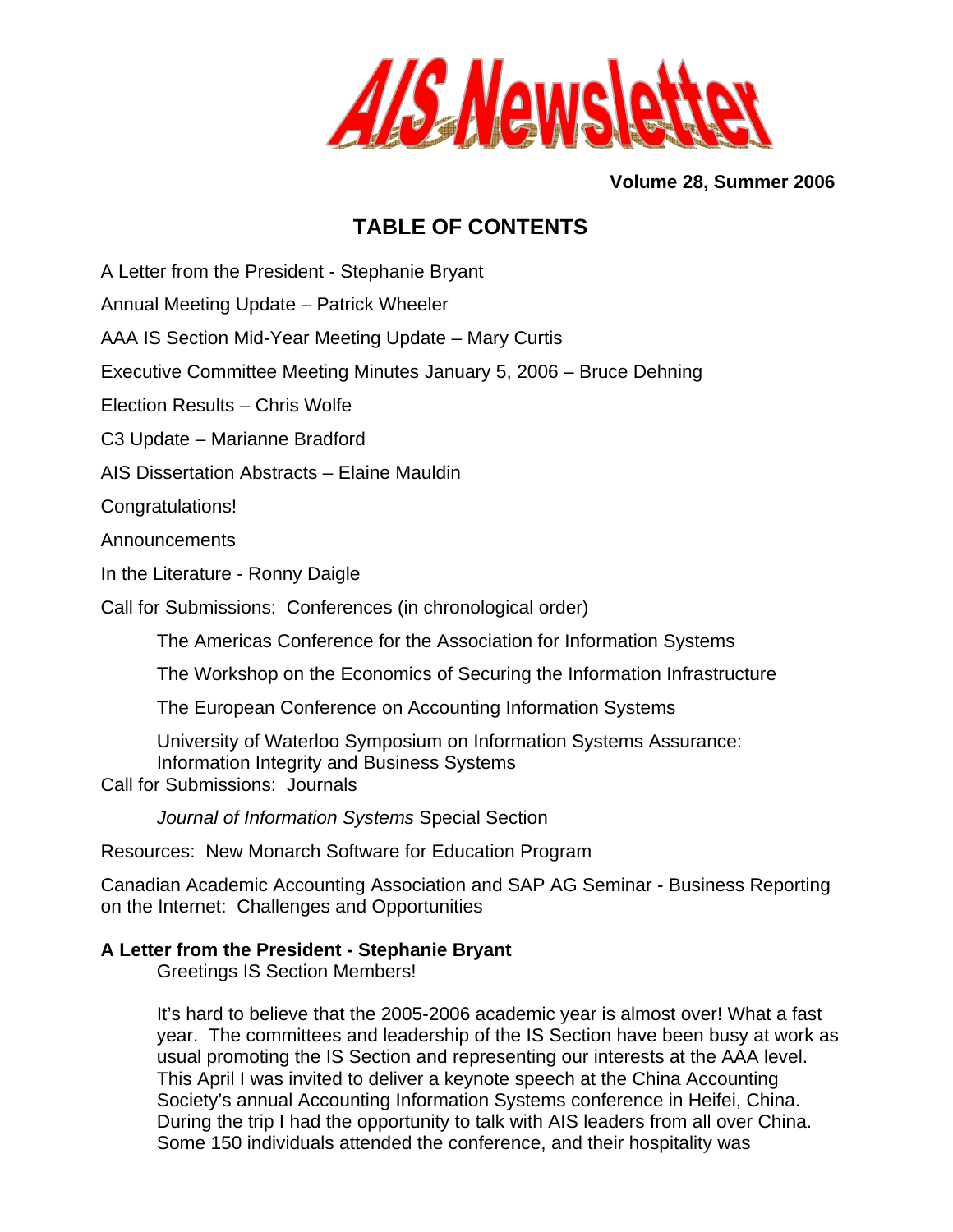exemplary. During the conference I met with the leadership of the China AIS organization, who were interested in learning about our AIS group and how we provide benefits to our membership. The China AIS group is only about three years old, so they are eager to learn how to best provide benefits to their members. We also discussed AIS education and what topics were typically taught in undergraduate and graduate AIS classes in the United States. Finally, we discussed AIS research in the United States and what types of projects AIS researchers undertake. Overall the trip and meeting was a great success, and I hope to return to China to continue to foster the relationship between our Section and the China AIS group.



I also represented the IS Section at the AAA Spring Council meeting. One of the most significant issues at AAA is the launch of the new platform for AAA electronic publications, set for September 2006. AAA expects the new platform to greatly improve usability. Additionally, the goal is to move to cross-referencing of articles. For example, references at the end of a paper would be hyperlinks to the actual articles. This is expected to take some time, but again, is the ultimate goal. AAA is also in the process of obtaining quotes and more information on development of its new member database software. The most recent quote was \$300,000. The AAA expects the new system to be in place for Fall 2007.

I am also delighted to report that the new edition of *C3: A Compendium of Classroom Cases* CD will be distributed at the IS Section business meeting. Coeditors Marianne Bradford and Sarah Bee have done an outstanding job of managing this edition of C3. We have also been notified that C3 will be recognized in the 8th Edition of Cabell's Directory of Publishing Opportunities in Educational Curriculum and Methods. This is great news for both the IS Section and those publishing in C3. This edition of C3 will also be available on the IS Section website, but will be password protected for IS Section members only. C3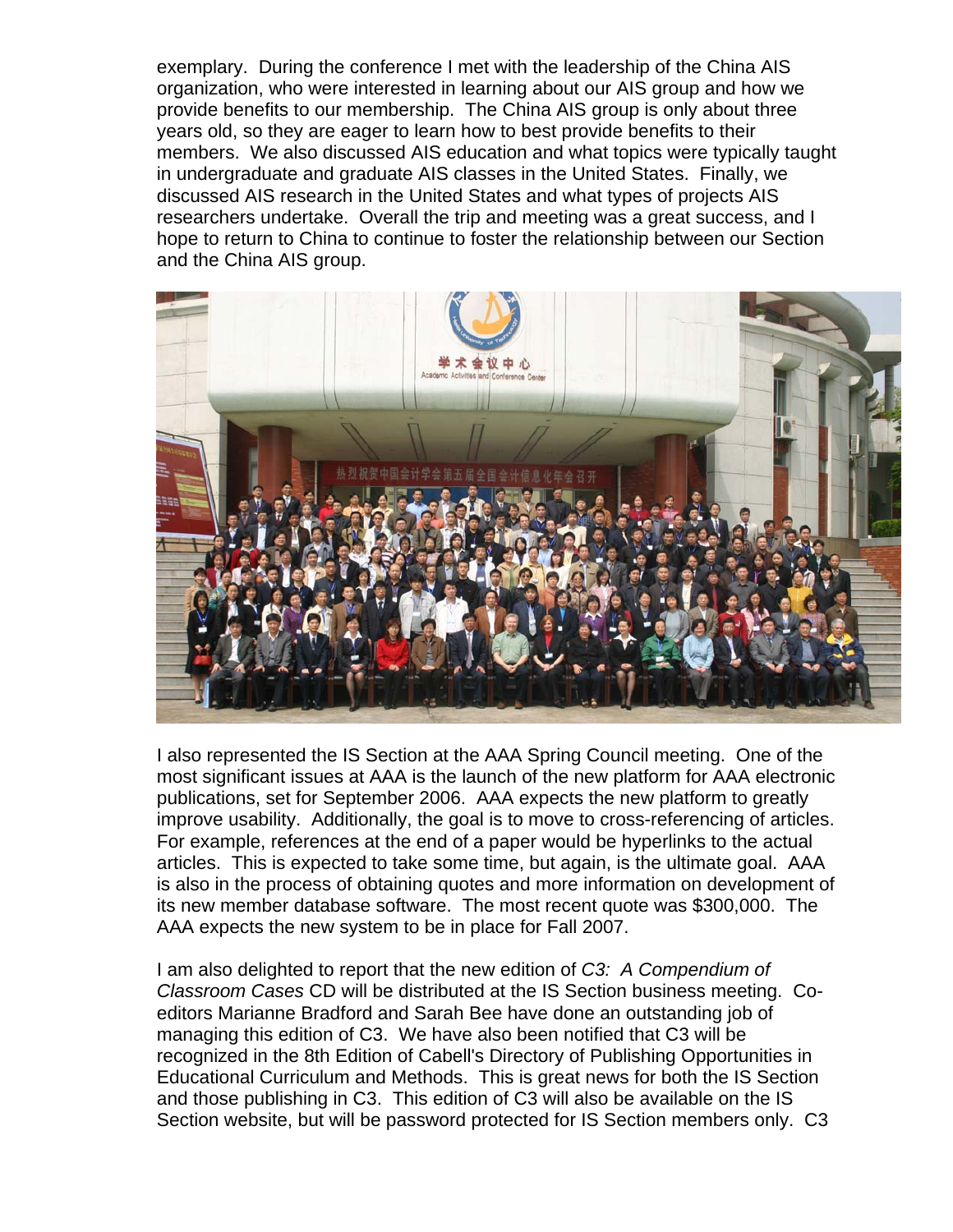<span id="page-2-0"></span>is a wonderful resource for those who are constantly looking for validated classroom cases and technology projects.

Congratulations also go to Scott Summers and his new officers, who will take office immediately following the August business meeting. Chris Wolfe's report below provides details of the election outcome.

I encourage you to review the rest of the newsletter to get caught up on what's happening in the IS Section world. There are quite a few changes with respect to the upcoming 2007 midyear meeting in Savannah. Mary Curtis has provided an update for you. Ronny Daigle has also done his usual superb review of IS literature. This is a great way to get a quick overview of current IS literature. Lastly, I want to thank Marcia Weidenmier Watson for doing such a professional job as editor of the newsletter. Marcia has worked very hard to keep us all updated as to what's happening in the Section. Marcia, I appreciate your dedication.

Let me end by saying thank you to the IS Section membership for allowing me to serve as your President this year. It has been a great privilege to be of service to our community. Thanks to all of you who continue to support the IS Section with your time, energy, and vision. I hope to see as many of you as possible at the IS Section business meeting breakfast on August 8<sup>th</sup> in Washington, DC.

Warm regards, Stephanie Bryant 2005-2006 AAA-IS Section President

#### **Annual Meeting Update – Patrick Wheeler**

For the 2006 AAA annual meeting, the IS section received 26 research paper submissions, down about 7 from last year. Our final count for reviewer volunteers is 73, for discussant volunteers is 42, and for moderator volunteers, 39. Sixteen of the research papers are accepted for presentation at concurrent sessions, of which we have 8. Five papers are accepted for the Research Forum. Unfortunately, we had no submissions for discussion panel this year. Since the assignment of sessions at the annual meeting is determined by the number of research paper and discussion panel submissions, failure to receive any panel proposals cost us at least one session assignment.

As in the past, there will be an IS section business meeting breakfast for all section members on Tuesday morning, August  $8<sup>th</sup>$ . The section president also plans to initiate two new section meetings at this year's annual meeting. Both of these meetings will take place following the IS Section business meeting on August  $8<sup>th</sup>$ . These two new meetings include: an IS section Executive Committee meeting, and a planning committee meeting for the IS Section midyear meeting. These meetings are primarily for members of the committees involved. Those who are expected to attend will be contacted separately.

# **AAA IS Section Mid-Year Meeting Update – Mary Curtis**

# **CALL FOR PAPERS**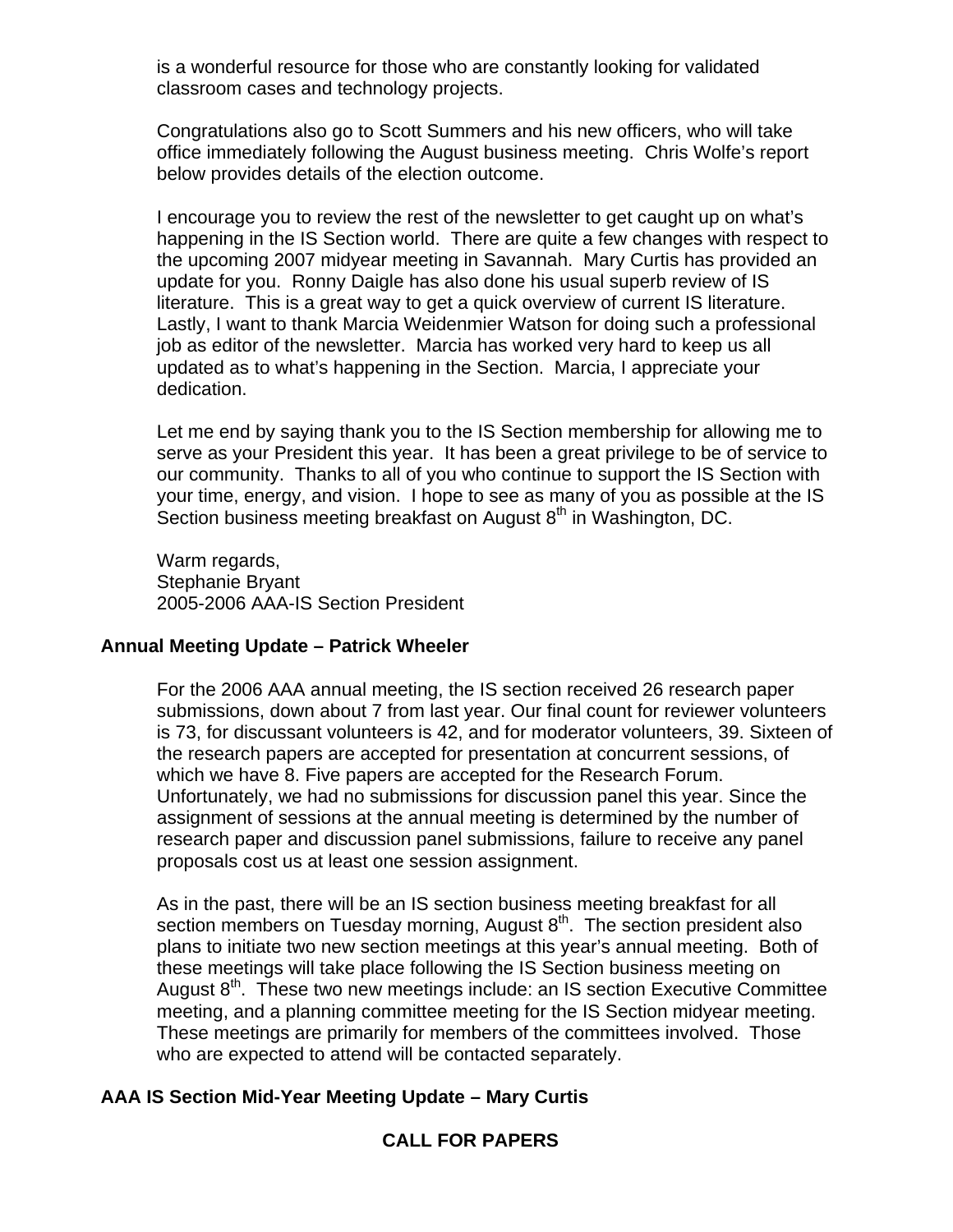#### **2007 AAA-IS Section Mid-Year Conference January 3-6, 2007 Savannah, Georgia**

The Information Systems Section of the AAA will hold its 2007 Mid-Year Conference in Savannah, Georgia. The meeting will include a plenary speaker, panel discussions, research paper sessions, education paper sessions and workshops, forum papers, the JIS Research Workshop. The 5<sup>th</sup> annual AIS New Scholar Consortium will precede the meeting. Here is a quick outline:

- o **AIS New Scholar Consortium.** The 5<sup>th</sup> annual AIS New Scholar Consortium will kick off with a reception on Wednesday evening. January 3<sup>rd</sup>. The consortium is open to all AIS and IS doctoral students and to AIS professors who received their PhD after January 1, 2003. Consortium attendees will meet on Thursday, January 4<sup>th</sup> and will receive advice from seasoned AIS faculty for successfully starting an academic career. The IS section will once again waive the registration fee for the entire meeting for doctoral students who are members of the IS section. This is made possible by a grant from the KPMG Foundation. Attendees may register for the consortium along with their meeting registration through the AAA online registration system.
- o **AIS Educational Workshops**. There will be two AIS Educational Workshops this year, in addition to the education paper sessions. The first will be on Thursday afternoon, January 4<sup>th</sup>, beginning at 2:00, and the second will be on Saturday afternoon, January 6th, immediately after lunch. All conference registrants are welcome to attend these workshops, free of charge. Watch the section web page for an announcement of the workshop topics.
- o **JIS Research Development Workshop.** The JIS Research Development Workshop is scheduled for Friday morning, January  $5<sup>th</sup>$ . The purpose of this Workshop is to promote research by PhD students and faculty new to AIS research. Workshop participants will discuss drafts of their working papers with members of the JIS Editorial Advisory and Review Board and with other workshop participants. The workshop is structured to provide detailed feedback to further develop a working paper for future journal submission. There is no obligation for the authors to submit their completed work to JIS, although JIS is one high quality journal outlet that does welcome conceptual, theoretical, and empirical AIS papers.
- o **Concurrent Sessions.** The 2007 meeting will have concurrent sessions featuring both academic research papers and education research papers.
- o **Research Forum.** This is an opportunity for authors to discuss their papers in an informal setting.
- o **Best Paper Awards**. The Research and Publications committee and the Education committee will select the Best Academic Paper and Best Education Paper Award winners in a blind review process. Award winners will be recognized during the conference. Winners of these awards will be extended an invitation to publish their paper in the *Journal of Information Systems*.
- o **Semantic Modeling of Accounting Phenomena (SMAP) CPE Session.** A SMAP workshop will be offered as a continuing professional education (CPE) session on Thursday, January  $4<sup>th</sup>$  from 8:30 am – 5:00 pm. The workshop will be led by Bill McCarthy and Julie Smith David.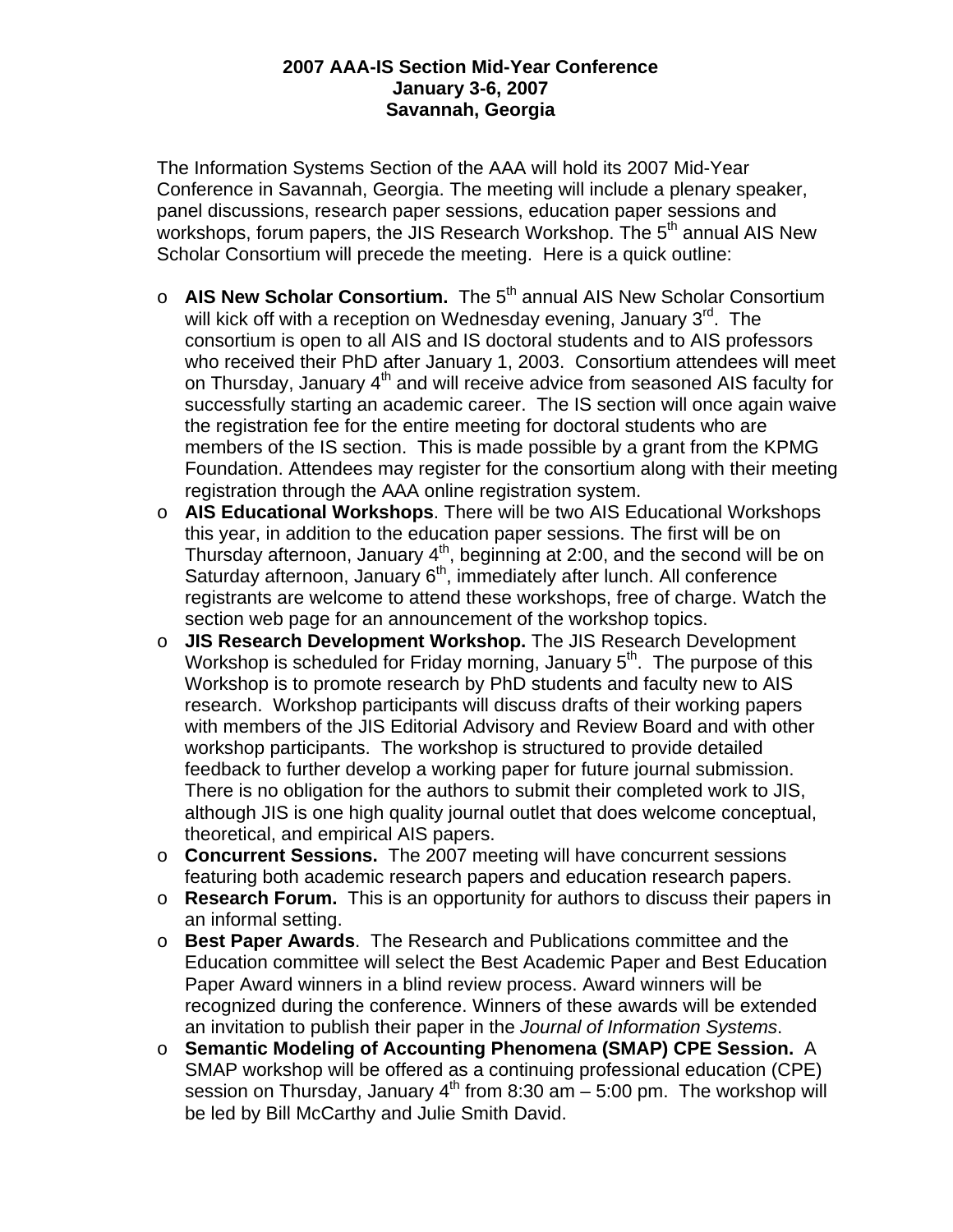*Objective of the workshop:* This workshop provides a forum for researchers and educators interested in semantic modeling of accounting phenomena, as illustrated by the resources, events, and agents (REA) paradigm. The SMAP workshop is a seminar in that the discussion is lively yet informal. All participants are strongly encouraged to contribute teaching and/or research materials that they have developed. Regardless of whether materials are for the classroom or research work-in-progress, they are welcome and should be submitted to julie.smith.david@asu.edu by December 1, 2006. All submitted workshop materials will be shared through a private web site, and each participant will make a brief presentation of their work during the SMAP meeting. Ideally, half of the contributions will be educational and half research but the proportion of each is dependent on participants contributing materials! Historically, the teaching materials have been shared to increase the datamodeling resources available to all, and to develop insights into problems frequently experienced in the classroom. Thus, if you have any REA problem sets, cases, or teaching tools and techniques, they would be much appreciated by the group. Additionally, very preliminary research submissions are encouraged with the goal of providing detailed feedback early in the process.

*Who should attend:* SMAP is designed for those interested in enhancing their REA expertise. Participants in prior years have included faculty with limited experience in REA to faculty who are active in researching advanced REA issues. Anyone interested in REA is encouraged to attend.

o **AI/ET Involvement**. The AI/ET Section of the AAA will join the IS section in this meeting. Some concurrent sessions will feature papers solely from the AI/ET membership.

# **Changes this year:**

- o The Research and Education Committees will serve as reviewers for the research papers, select papers for presentation, and determine Best Paper Awards.
- o There will be a new education workshop on Thursday afternoon, available to all conference registrants, with topics of interest to experienced as well as novice AIS educators.
- o Note that submissions to the conference and to the *Journal of Information Systems* will be separate processes this year – the option for combined conference and journal submission will no longer be available.

#### **Submissions:**

- o All education and research paper submissions should be made, via email, to Sev Grabski ([grabski@msu.edu](mailto:grabski@msu.edu)) no later than **September 1, 2006**. Notification of acceptance to the conference will be made by November 1, 2006. Please note that **submitted** versions of the accepted papers will be posted to the section website.
- o JIS Workshop submission should be made, via email, to Margarita Lenk ([margarita.lenk@colostate.edu](mailto:margarita.lenk@colostate.edu)) no later than **October 1, 2006**. Papers submitted for conference consideration should not also be submitted to the Workshop.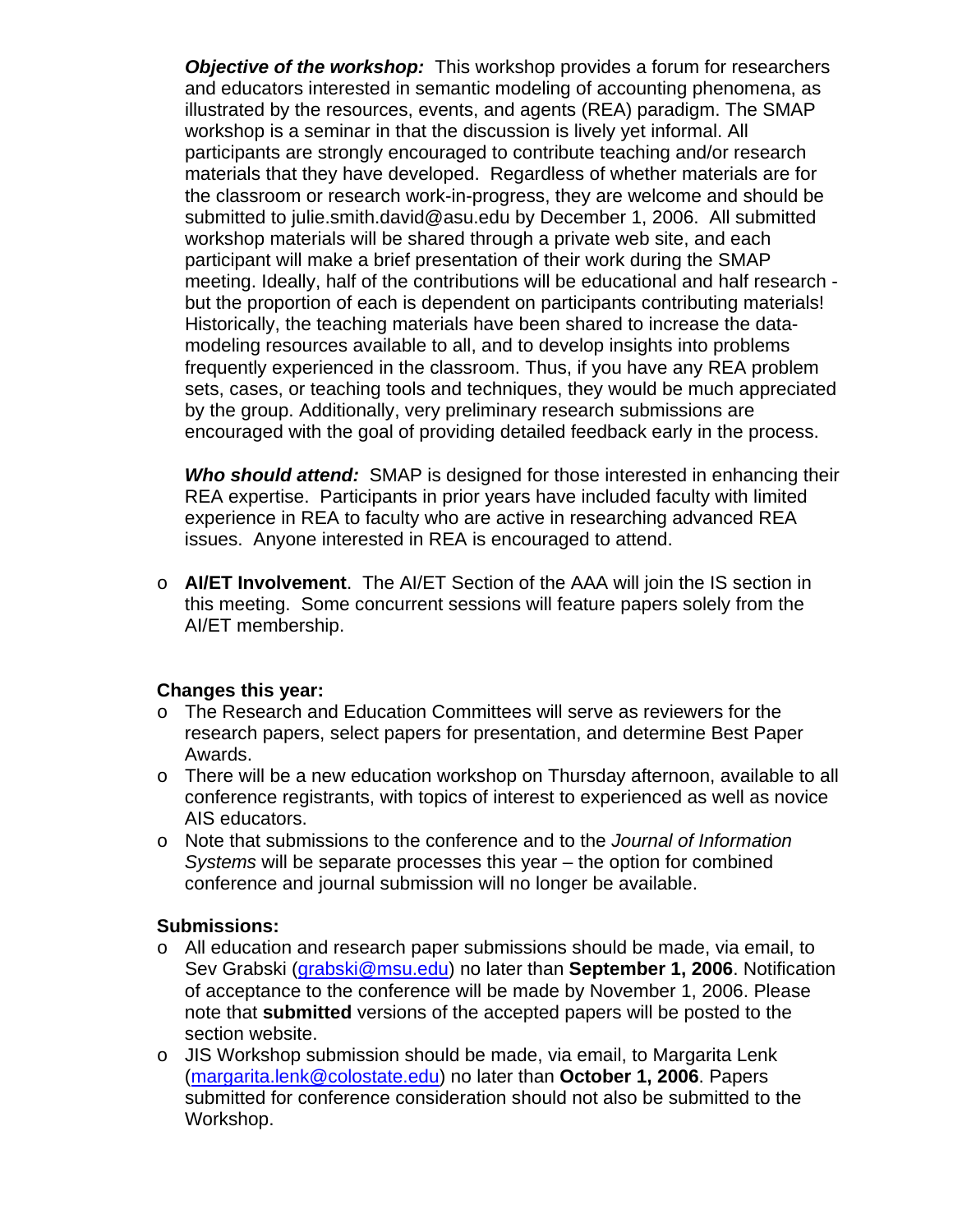<span id="page-5-0"></span>o AI/ET submission: A separate call for papers will be posted at the AI/ET section web site. Please find instructions for these submissions at: <http://accounting.rutgers.edu/raw/aaa/aiet/aiethome.htm>

If you have any questions about the meeting or suggestions on how to make the meeting for interesting for all, please don't hesitate to email the conference chair, Mary Curtis [\(curtism@unt.edu](mailto:curtism@unt.edu)).

# **Executive Committee Meeting Minutes January 5, 2006 – Bruce Dehning**

**Present:** Stephanie Bryant, Mary Curtis, Bruce Dehning, Del Devries, David Hayes, Uday Murthy, Marcus Odom, Vern Richardson, Ram Sriram, Carolyn Strand Norman, Scott Summers, Brad Tuttle, Chris Wolfe

**Call to Order:** President Stephanie Bryant called the meeting to order at 1:30 p.m.

# **Treasurer's Report**

Vern Richardson presented the cash flow report for 2004-2005.

The mid-year meeting has run a deficit 3 of the last 4 years. The ending balance has decreased slightly over the last few years, primarily due to the mid-year meeting. The largest net cash outflow last year was the mid-year meeting, and it accounted for almost our entire net outflow. Various ways to attend to this issue were discussed, and Carolyn Strand Norman reports that most of these were implemented for this year's mid-year meeting. For example: section volunteers are providing computers and LCD projectors and are being staffed by volunteers from the section. Food at the breaks and receptions were reduced, although it should be noted that everyone agrees overall the food and breaks have been very nice.

# Other notes:

The royalties for JIS received in 2003-2004 resulting in a positive journal inflow are not expected to continue in future years. Membership counts are decreasing slightly each year recently. This has accounted for the largest overall net outflow.

# **Mid-Year Meeting Coordinator's Report**

Carolyn Strand Norman reported on the 2006 Mid-Year meeting.

Registration for this year's meeting will be around 120 members and the meeting is expected to break even. This is due to increasing the registration fee \$25 and cutting back slightly on breaks. Raising the registration fee another \$25 was discussed, and the general consensus was that if the meetings continue to run a deficit that is a viable option. It was agreed that some additional education of the membership is necessary regarding the actual cost of running the mid-year meeting (e.g. the breakfast at the annual meeting cost about \$33 per person). The Treasurer can use the annual meeting in August to explain some of these issues to the membership.

The commitment from the KPMG Foundation to support the New Scholars Consortium (\$5000/year) expires next year. The executive committee decided to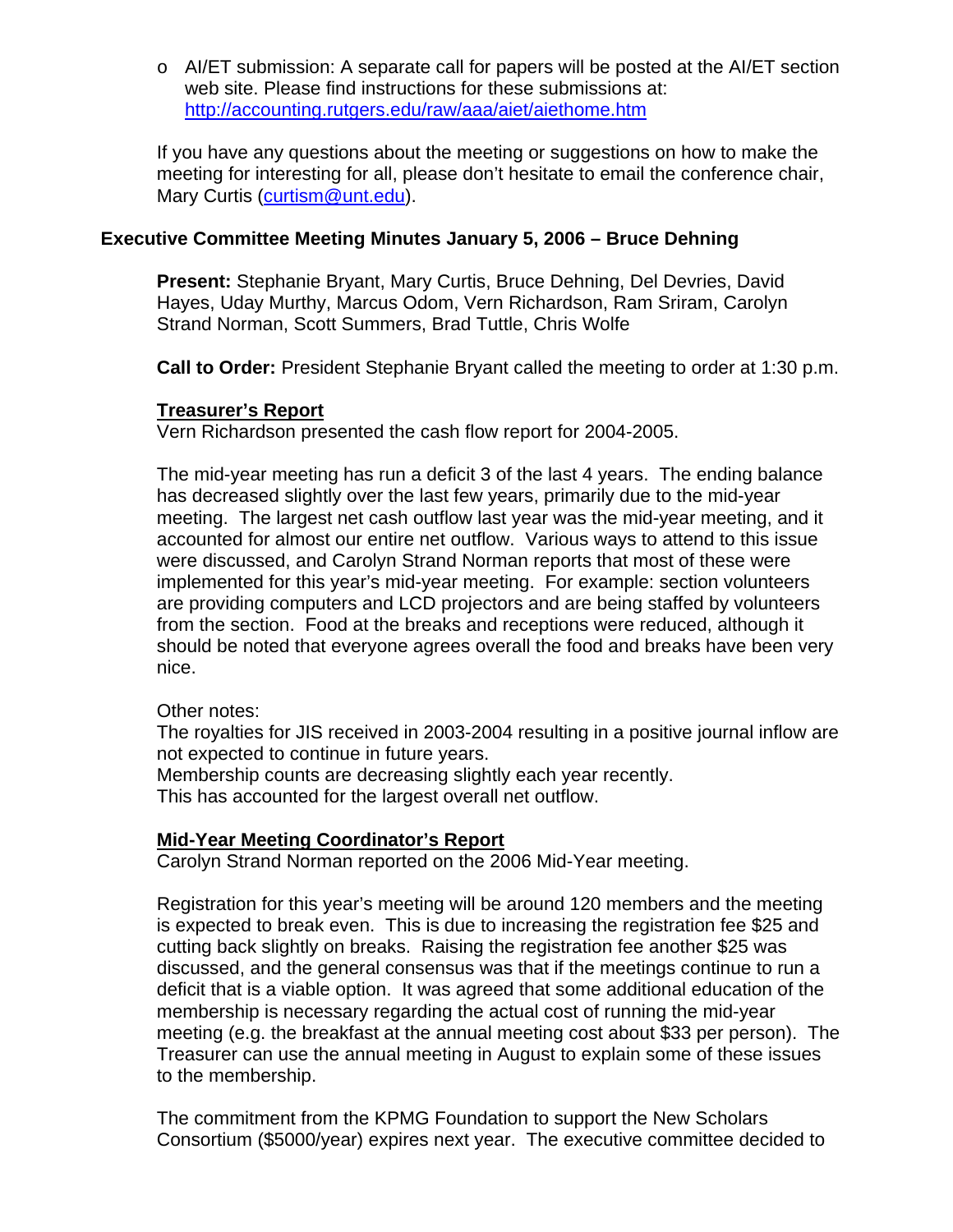have the President pursue KPMG for an additional \$5000 (to a total of \$10,000/year) for another period of 3-5 years. If possible the KPMG funds will be designated to support the mid-year meeting as a whole rather than just the New Scholars Consortium.

It was decided to discontinue paying for a hotel room for doctoral students.

Chris Wolfe made a motion that in the future the two best paper award recipients should receive \$250, contingent on continued funding from KPMG. Bruce Dehning seconded the motion and after discussion it passed unanimously. After additional consideration, Chris Wolfe made a second motion to rescind his previous motion. Bruce Dehning seconded the motion and after discussion it passed unanimously.

Chris Wolfe then made a new motion that in the future the two best paper award recipients (as chosen by the research and publications committee) will be offered publication in the *Journal of Information Systems* with only editorial revisions. Bruce Dehning seconded the motion and after discussion it passed unanimously.

After discussion it was agreed that the following changes would be made next year:

- o The conference will now more fully cover 3 days.
- o Executive Committee meeting moved to Thursday morning.
- $\circ$  Two workshops will be added to the afternoon of the first day of the midyear meeting.
- o All papers will go through a single, conference review process.
- o Research Forum papers will still come from the conference review process and JIS Workshop submissions will still be handled by the JIS Workshop Committee.
- o Best paper award winners will automatically be accepted for publication in JIS with only editorial revisions.
- o JIS New Scholars Workshop will be moved to the regular meeting and combined with the Research Forum.
- o Research Forum to be improved and now covered by JIS Workshop committee.

| <b>New Schedule</b> |  |
|---------------------|--|
|---------------------|--|

| ---------------- |              |             |             |
|------------------|--------------|-------------|-------------|
| Wed.             | Thur. Jan. 4 | Fri. Jan. 5 | Sat. Jan. 6 |
| А.<br>Jan. 3     |              |             |             |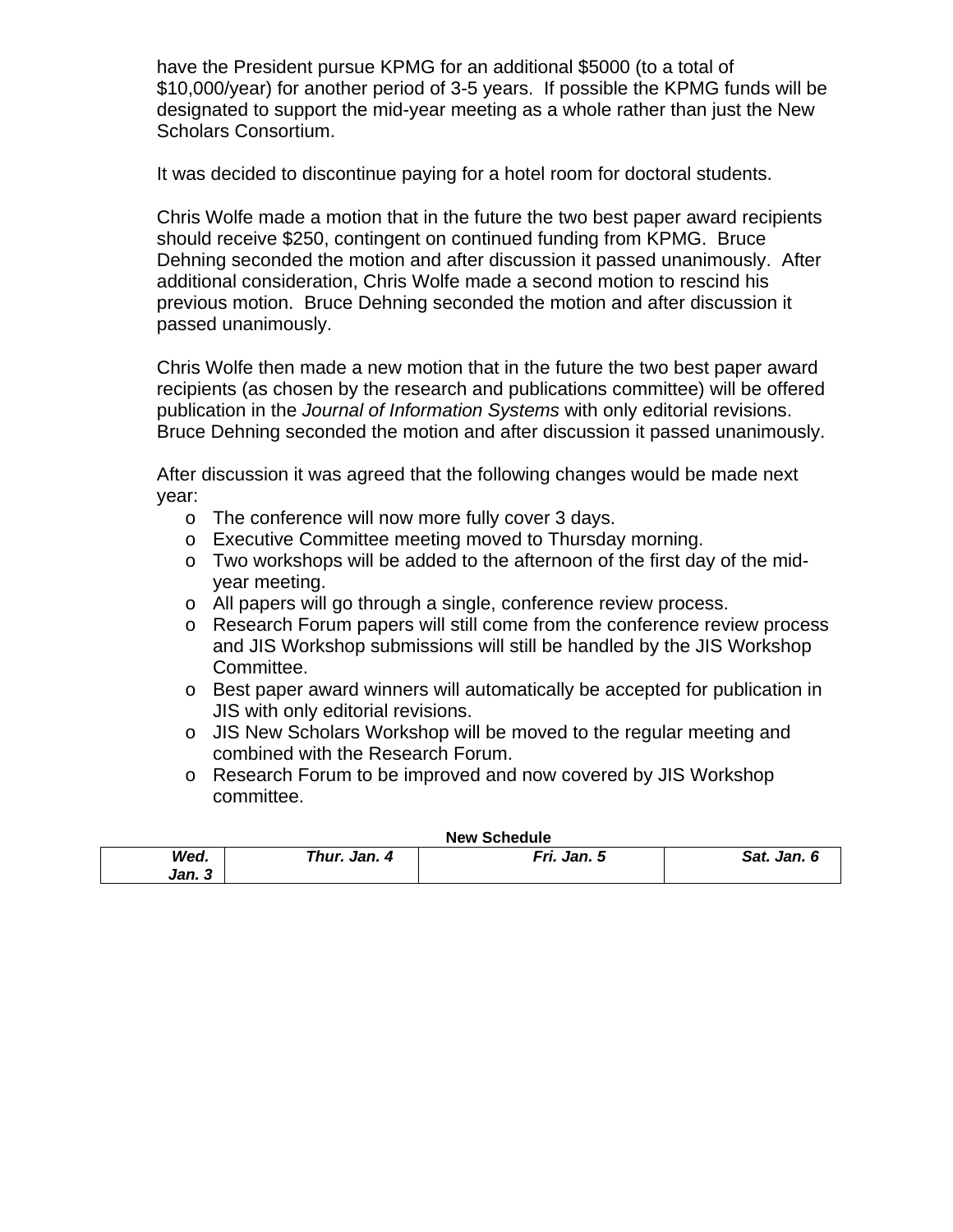|                                                                                                                                                                        | AМ                                                                                                                                  | AМ                                                                                                                           | АM                                                                   |
|------------------------------------------------------------------------------------------------------------------------------------------------------------------------|-------------------------------------------------------------------------------------------------------------------------------------|------------------------------------------------------------------------------------------------------------------------------|----------------------------------------------------------------------|
|                                                                                                                                                                        | <b>Breakfast</b><br>SMAP Workshop (all<br>day)<br>New Scholars<br>Consortium (all day)<br>Executive Committee<br>Meeting            | <b>Continental Breakfast</b><br>Welcome and Plenary Session<br><b>Concurrent Session</b><br>JIS Workshop & Research<br>Forum | <b>Continental Breakfast</b><br><b>Concurrent Sessions</b>           |
| PМ<br>Early Bird<br>Reception<br>(open to all<br>Thursday<br>participants --<br>SMAP, New<br><b>Scholars</b><br>Consortium,<br>and Education<br>Workshop<br>attendees) | <b>PM</b><br>Lunch<br>SMAP Workshop (cont.)<br>New Scholars<br>Consortium (cont)<br>AIS Education<br>Workshops<br>Welcome Reception | <b>PM</b><br>Lunch<br><b>Concurrent Sessions</b><br>Reception                                                                | <b>PM</b><br>Lunch<br><b>Panel Session</b><br><b>Closing Remarks</b> |

Potential topics for the first-day AIS education workshops: Sarbanes-Oxley and AIS The new CPA exam and AIS COBIT and IT Audit Fraud and forensic accounting and AIS IT Security and AIS

#### **New Scholars Consortium Coordinator's Report**

Uday Murthy reported on the 2006 New Scholars Consortium (NSC).

Last year there were 35 registrants for the NSC (22 PhD students, 13 new faculty). This year there are 30 registrants (12 PhD students, 18 new faculty).

Next year the NSC will be primarily in the morning, and in the afternoon the NSC attendees will have the choice of NSC planned activities or attending the AIS Education Workshops.

Various strategies for keeping the NSC fresh each year were discussed.

#### **Next Mid-Year Meeting Coordinator's Report**

Mary Curtis reported on the 2007 Mid-Year meeting. The meeting will be held in Savannah Georgia at the Hilton Hotel in the old historic area of Savannah.

#### **Membership Committee Report**

Del Devries reported on behalf of the Membership Committee chair, George Joseph.

The committee has been discussing ways to increase section membership with the AAA home office and Bruce Behn (Chair of the AAA Membership Advisory Committee). One thing in the works is sending renewal notices to members instead of having membership renewals tied to registration for the annual meeting.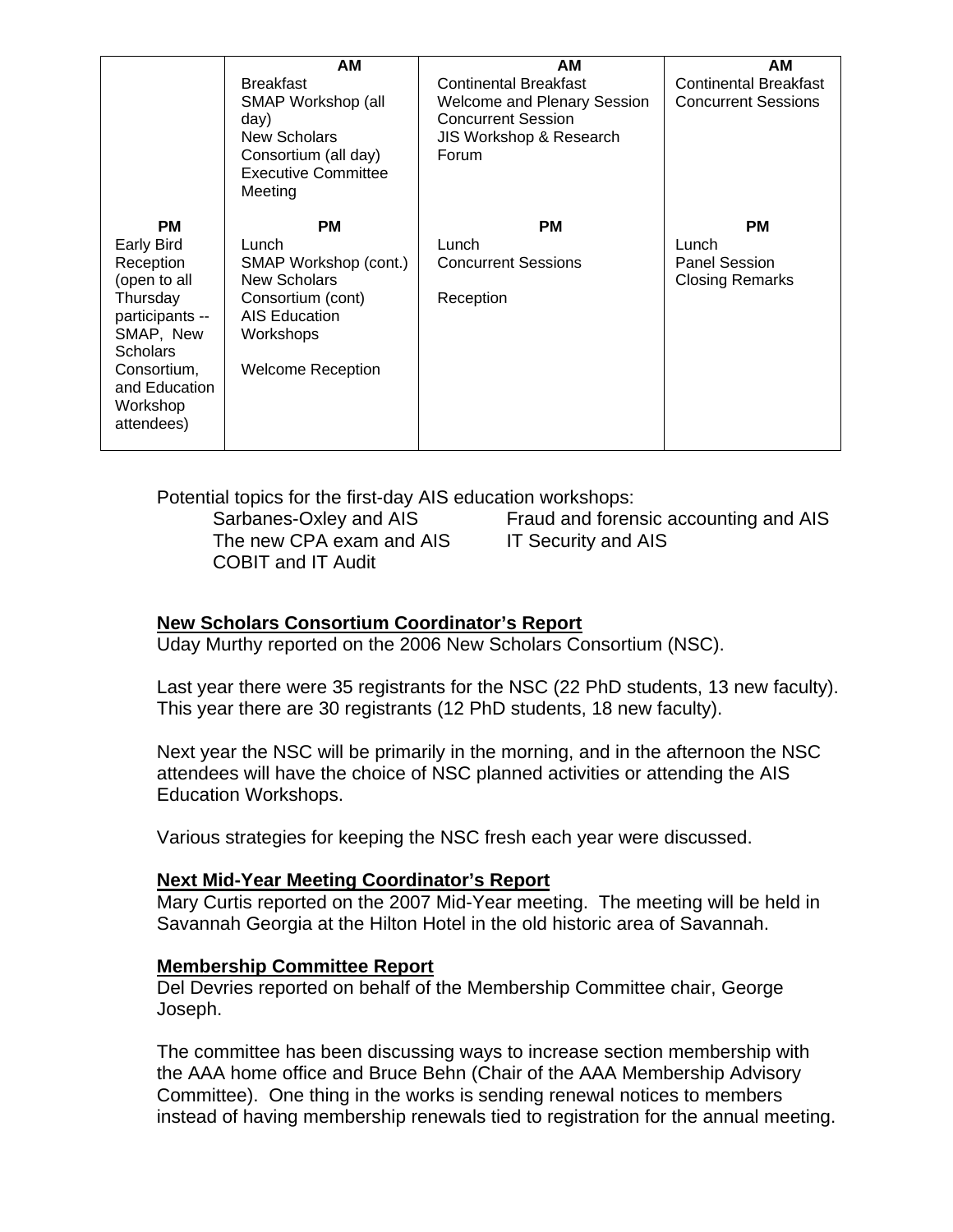Membership numbers have been falling steadily over the last five years. Various ways to increase membership were discussed. It was pointed out that adding one hundred members will only bring \$2,000 in additional dues, so the cost-benefit of acquiring new members must be considered.

One suggestion is for the membership committee get a copy of the IS Section membership list from the AAA each year in October and contact the non-renewals.

Other ways to increase membership were discussed, including better advertising of the value of joining the section. It was suggested that a link be placed on the IS Section Website "Not an IS Section Member? Click here." and when people click on the link they get a page listing the benefits of joining the section (JIS, C3, syllabi repository, database of AIS articles, New Scholars Consortium, SMAP, midyear meeting, searchable membership directory, etc.) and a link to the AAA new members enrollment page ([http://aaahq.org/membership/new\\_member.htm](http://aaahq.org/membership/new_member.htm) ).

Other value adding activities mentioned were having a research session during the mid-year meeting (e.g. structural equation modeling), a research session on current topics in PhD seminars in AIS, etc. Thus the mid-year meeting would have the education training sessions, research training sessions, the JIS Workshop, and concurrent sessions.

The membership committee was charged with getting the registration list for past mid-year meetings to survey the members that have stopped attending the midyear meeting and ask them what we can do as a section to get them to start attending again.

# **Initiative for the Education Issues Committee Report**

David Hayes, Chair of the Education Committee reported on their progress so far this year. The committee has placed 43 AIS syllabi submitted by members on the IS Section homepage. The syllabi are organized by textbook. New syllabi can always be added to the website, so any members with AIS syllabi are encouraged to send them to David Hayes at [dhayes1@lsu.edu](mailto:dhayes1@lsu.edu) .

It was suggested that the C3 materials on the website be organized by topic (SMAP, cycles, etc.).

#### **JIS Editor's Report**

Brad Tuttle reported on his first year as editor of the *Journal of Information Systems*. There were 62 papers submitted to JIS in 2005, 12 were accepted, and 24 were rejected, 26 are still in process. Turnaround times are good (47 days for round one, 56 days for round two, and 18 days for round three), and Brad feels that this is an appropriate amount of time for reviewers to do quality reviews.

Brad stressed that *JIS* is very receptive to design science research, and authors are encouraged to submit design science papers to *JIS*.

Because next year there will be no *JIS* reviews of mid-year meeting submissions, Brad will assist the mid-year meeting paper coordinator in finding reviewers.

# **Initiatives for the Research and Publications Committee Report**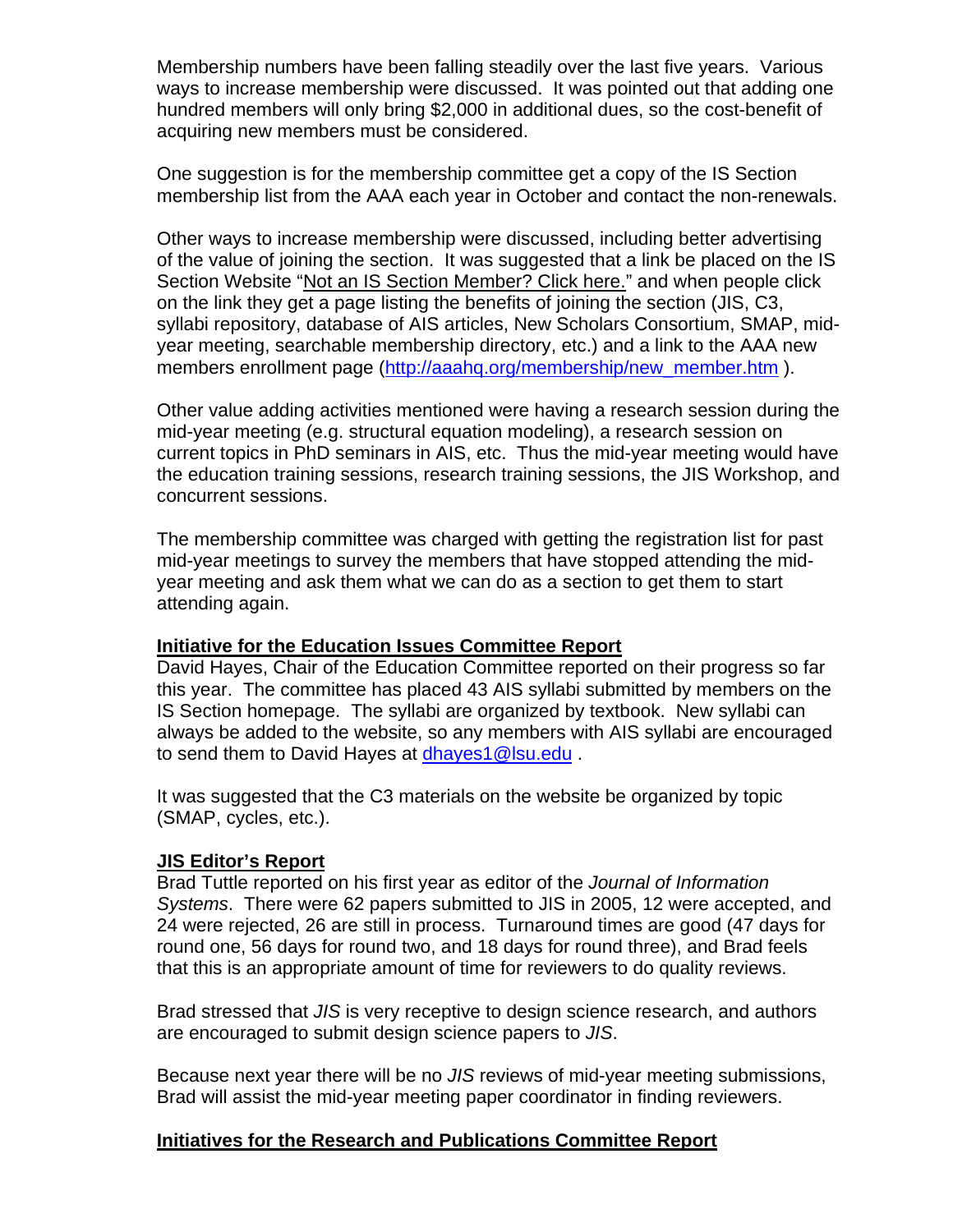Ram Sriram, Chair of the Research and Publications Committee reported on their progress so far this year.

The committee has been examining the editorial policy of *JIS*, and Brad has implemented most of the committee recommended changes.

The committee has been trying to figure out ways to increase submissions to *JIS*, and how to encourage researchers in all research domains to submit papers to *JIS*.

The committee has been examining ways that the section can encourage IS Section members to submit papers to *The Accounting Review* now that we have an IS representative (Bill McCarthy) on the editorial board. The key is to do this while maintaining *JIS* as the flagship journal of the section. That is to not encourage submissions to *The Accounting Review* at the expense of the reputation of *JIS*. The best way to do this is for the section to start a support system for authors. This would be a list, maintained by the section, of well respected researchers that would be willing to mentor authors in their attempts to develop papers for *The Accounting Review*.

#### **Other Committee Reports**

Stephanie Bryant, President, made reports for the following committees: Web Advisory Committee for Marilyn Greenstein-Prosch. The committee is developing the policies and procedures manual for the webmaster. Notable Contribution to the Literature Award Committee for Andreas Nicolaou, the submission deadline is March 31st.

Outstanding Dissertation Award Committee for Bill Heninger: A Call for Nominations has been distributed, the submission deadline is March 15th. By-Laws Committee for Julie Smith David.

Annual Meeting Coordinator's Report for Pat Wheeler. Stacy Kovar is working with Pat and will be the coordinator next year.

#### **President's Report**

Stephanie Bryant gave the President's report.

Thanks to all officers and committee chairs, and particularly Carolyn Strand Norman for organizing the mid-year meeting.

Newsletter -- In the future we should pursue the idea of the newsletter as an opportunity to recognize members of the section for various activities. The newsletter format needs to be updated, and perhaps the newsletter editor could look at or even consider adopting the style of the ABO Section newsletter, as theirs is very nice.

Operating Manual - Operating manuals for the mid-year meeting, treasurer, secretary, and *JIS* workshop are all in various stages of completion.

C3 - Marianne Bradford and Sarah Bee are going to be the editors of the next volume of C3.

New Faculty Consortium -- Stephanie, Chris Wolfe and Margarita Lenk are going to attend the New Faculty Consortium representing the IS Section.

Stephanie is busy promoting the section, and will be attending ECAIS as well as the AIS Educators Meeting, we will be sponsoring a dessert or similar hospitality reception at their meeting, and they are hosting a dessert reception at the midyear meeting.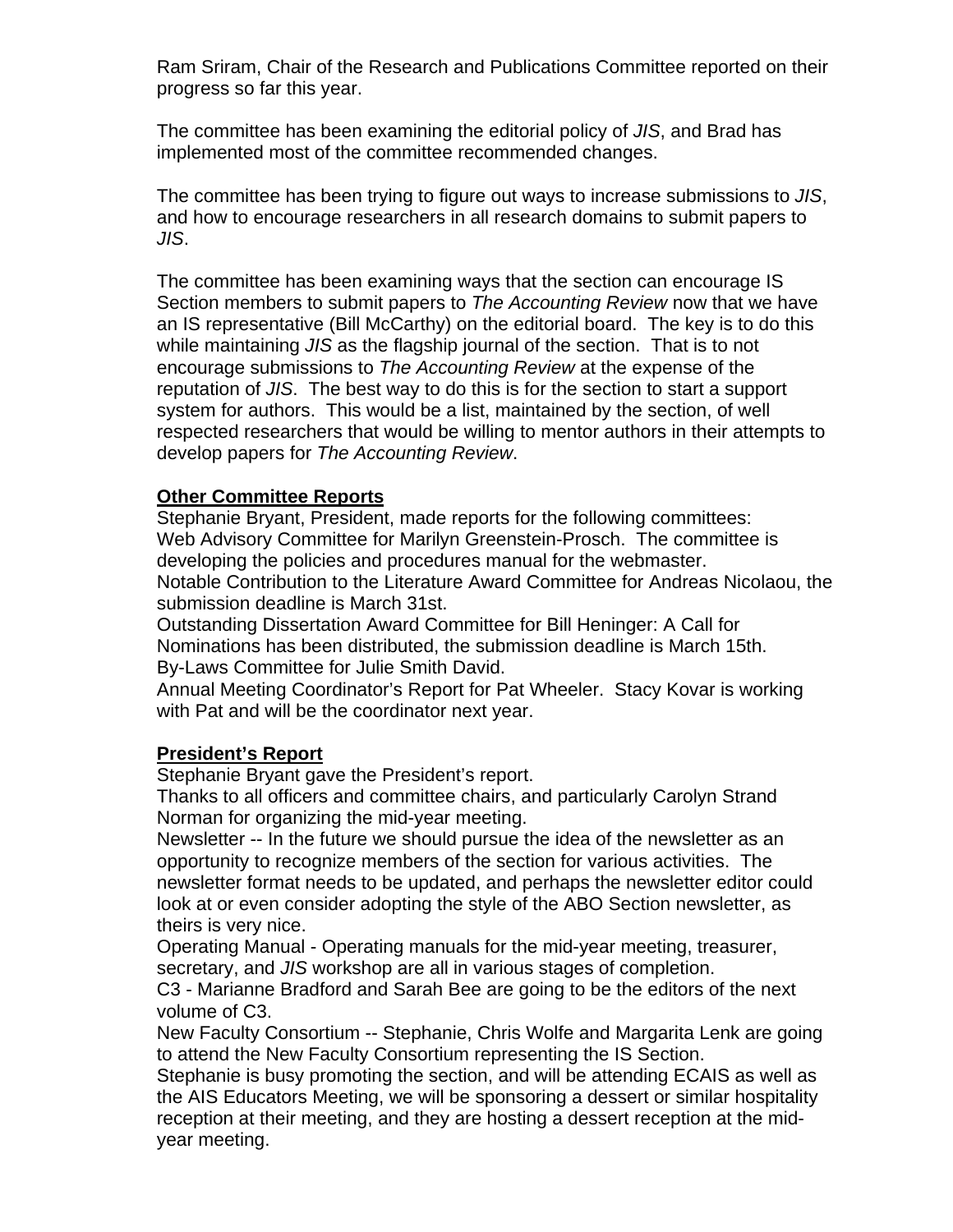<span id="page-10-0"></span>Scott Summers will be attending a regional meeting representing the section.

There was a general discussion that the leaders of the section 5, 10, 15 years ago really reached out to all of us as new members, and the current leaders of the section need to do their best to reach out to the current group of new members.

The meeting was adjourned at 5:10 p.m.

# **Election Results – Chris Wolfe**

As the immediate past president of the IS section, I am the current chair of the nominations committee, and therefore I presided over our recent nomination and election process. Per our section's bylaws and procedures, we solicited nominations from the membership in early 2006 and accepted nominations of candidates who provided ten member signatures. (Both of the elected membersat-large were put on the ballot through the nomination and membership signature method.) Electronic voting took place during the month of May and the results are reported below. Please join me in welcoming our upcoming slate.

| <b>Office</b>                              | <b>Candidate</b>      | <b>Affiliation</b>              |
|--------------------------------------------|-----------------------|---------------------------------|
| President                                  | <b>Scott Summers</b>  | <b>Brigham Young University</b> |
| Vice-President/President-Elect             | <b>Bruce Dehning</b>  | <b>Chapman University</b>       |
| Secretary                                  | Vern Richardson       | University of Arkansas          |
| Treasurer                                  | <b>Carolyn Strand</b> | Virginia Commonwealth           |
|                                            | Norman                | University                      |
| Member at Large (1)                        | Ram Sriram            | Georgia State University        |
| Member at Large (2)                        | Jagdish Pathak        | University of Windsor           |
| Elected member of the Research Uday Murthy |                       | University of South Florida     |
| and Publications Committee                 |                       |                                 |

# **C3 Update – Marianne Bradford**

The latest volume of the Compendium of Classroom Cases and Tools (C3) will be out this summer! Please plan to pick up a CD at the Annual Meeting or visit the IS section website and access it online (password protected). The C3 is published by the IS section, is peer (blind) reviewed, and includes innovative teaching materials such as short cases, business simulations, problem sets and class projects. Volume 3 co-editors are Marianne Bradford and Sarah Bee and Associate Editors are Kevin Kobelsky, Michele Matherly and David Hayes. Recent developments in the C3 are that the journal was recommended by the co-editors for inclusion in the 8th Edition of Cabell's Directory of Publishing Opportunities in Educational Curriculum and Methods. This Directory assists professors and researchers in finding those journals that are compatible to the style and content of their manuscript. The listing in Cabell's is intended to encourage future submissions, while increasing its stature in the academic community.

# **AIS Dissertation Abstracts – Elaine Mauldin**

Since 1997, the AAA-IS Section has distributed AIS dissertation abstracts, currently through its website. Elaine Mauldin [\(maudlin@missouri.edu](mailto:maudlin@missouri.edu)) has agreed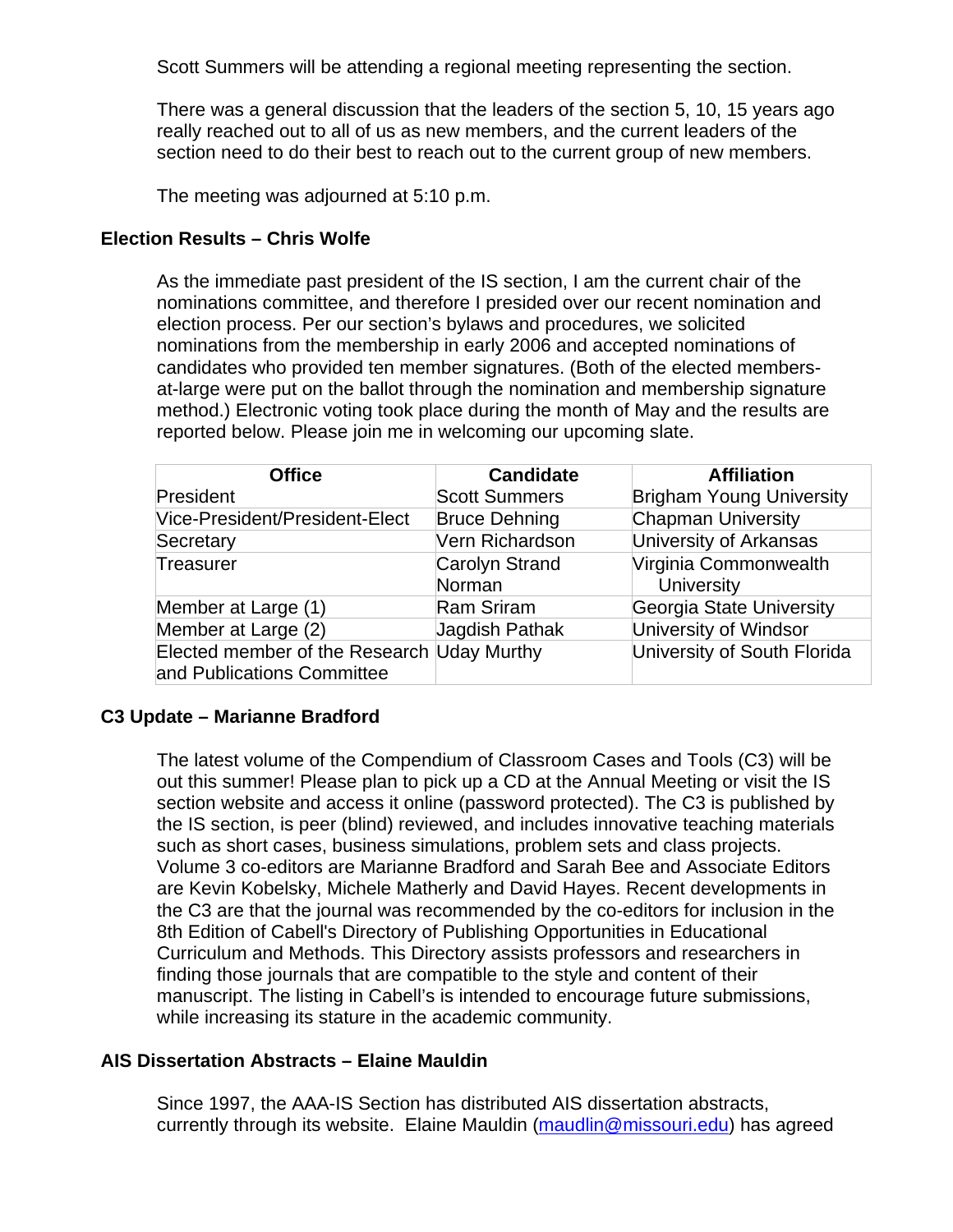<span id="page-11-0"></span>to coordinate compiling and editing AIS dissertation abstracts completed in 2004 and 2005.

If you or someone you know has an AIS dissertation completed since January 1, 2004, please contact Elaine with the person's name and current academic affiliation (an email address would be welcomed) by **June 30**. AIS dissertations include topics such as the organization and management of AIS, database systems, expert systems, ERP systems, computer auditing and assurance, behavioral implications of AIS, E-commerce, the effect of system tools on decision-making, and many others. Contact Elaine with dissertations completed at your school, completed by a new faculty member who recently joined your school, or completed by yourself.

For sample abstracts, go to<http://aaahq.org/infosys/pubs/05DissAbstracts.pdf> and view dissertation abstracts from last year. Thank you for your time and consideration.

#### **Congratulations!**

#### **Murphy Smith Presented Outstanding Accounting Educator Award**

--------------------------------------------------------------------------------

Texas A&M News Archives, 2006/03/21 <http://communications.tamu.edu/newsarchives/06/032106news-14.html>

Murphy Smith, accounting professor at Texas A&M University's Mays Business School, was presented the Outstanding Educator Award by the American Accounting Association Southwest Region at its annual conference in Oklahoma City. The award recognizes Smith's contributions to the field of accounting, particularly his research concerning ethics, information technology and international business.

Smith's academic record includes numerous professional journal articles and academic conference presentations in the U.S. and abroad. His work has been cited in various news media, including *Fortune*, *USA Today* and *The Wall Street Journal*.

Regarding international business, Smith says, "The major business concerns in America are the same concerns facing business around the globe, such as corporate ethics and emerging technologies. Research can help address these issues."

Smith is nationally recognized for his work in ethics. His past work examines topics such as the impact of federal legislation, the future direction of the accounting profession and assessment of ethics education in the U.S. and other countries. He testified at a congressional hearing in Washington, D.C. regarding business and accounting ethics. In addition, he has served on the Ethics Task Force for the Texas State Board of Public Accountancy.

Smith helped pioneer use of expert systems in accounting. Earlier this year, he received one of two Assessing Technology in Teaching Awards at Texas A&M's National Teaching Assessment Conference. His research in information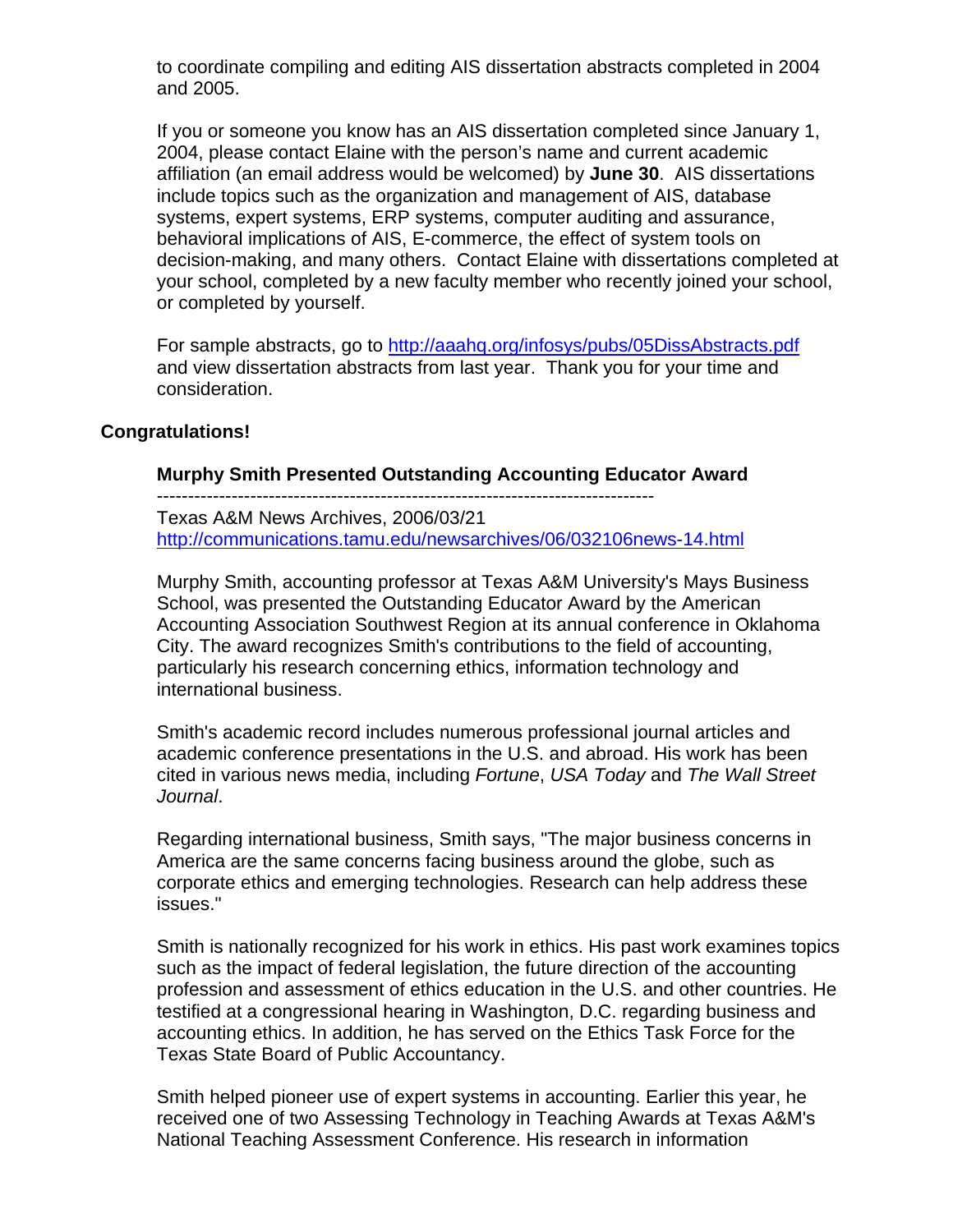<span id="page-12-0"></span>technology focuses on contemporary business issues such as e-commerce, cyber crime, global electronic financial reporting, artificial intelligence and expert systems.

Smith has served on the faculty at Texas A&M since 1984. He is involved in several service roles in national organizations, the university and the local community and is a member of Texas A&M's Honor Council.

\_\_\_\_\_ Texas A&M News, Office of University Relations , Texas A&M University, 979-845- 4641

## **Announcements**

Good news! The AIS Educator Association is offering FREE job placement services for "AIS" positions on our website and at our 2006 conference. Please submit your ads or your vita via our website at [http://www.aiseducators.org/.](http://www.aiseducators.org/)

**In the Literature - Ronny Daigle** (new school and email: Sam Houston State University, [daigle@shsu.edu\)](mailto:daigle@shsu.edu)

Greetings! I hope all is well for everyone this summer. Consistent with past columns, I focus on the IS literature since most are aware of the current accounting literature. Also consistent with prior columns, article abstracts are provided with some possible minor editing for shortening or elaboration.

I enjoyed looking through many articles published since the last newsletter, and list and categorize a number of them below within certain topic areas. If an article peeks your interest and you cannot find it, please email me and I will try to get a copy for you.

# **Research on IS Research and Education**

Research Standards for Promotion and Tenure in Information Systems by Dennis, Alan R., Vlacich, Joseph S. Fuller, Mark A., and Schneider, Christopher in *MIS Quarterly*; March 2006, Vol. 30 Issue 1, p1-12.

What constitutes excellence in information systems research for promotion and tenure? This is a question that is regularly addressed by members of promotion and tenure committees and those called upon to write external letters. While there are many elements to this question, one major element is the quality and quantity of an individual's research publications. An informal survey of senior Information Systems faculty members at 49 leading U.S. and Canadian universities found 86 percent to expect three or more articles in elite journals. In contrast, an analysis of publication performance of Ph.D. graduates between the years of 1992 and 2004 found that approximately three individuals in each graduating year of Ph.D.s (about 2 percent) published 3 or more articles in a set of 20 elite journals within 6 years of graduation. Only 15 individuals from each graduating year (11 percent) published one or more articles. As a discipline, we publish elite journal articles at a lower rate than Accounting, yet our promotion and tenure standards are higher, similar to those of Management, Marketing, and Finance. Thus, there is a growing divergence between research performance and research standards within the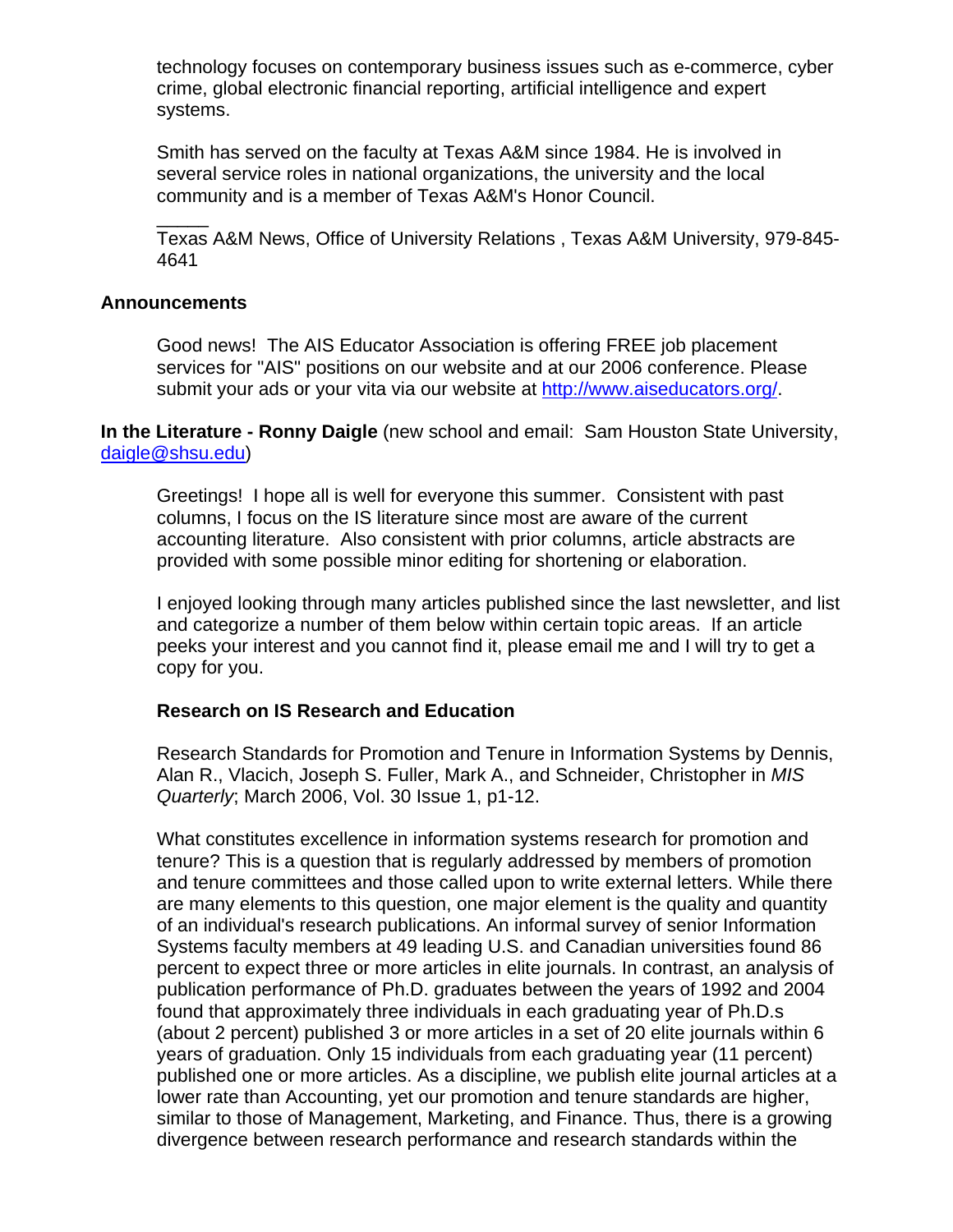Information Systems discipline. As such, unless we make major changes, these differences will perpetuate a vicious cycle of increasing faculty turnover, declining influence on university affairs, and lower research productivity. We believe that we must act now to create a new future, and offer recommendations that focus on the use of more appropriate standards for promotion and tenure and ways to increase the number of articles published.

Plagiarism by Academics: More Complex Than It Seems by Clarke, Roger in *Journal of the Association for Information Systems*; February 2006, Vol. 7 Issue 2, Article 5.

The unattributed incorporation of the work of others into an academic publication is widely regarded as seriously inappropriate behavior. Yet imitation is fundamental to many things that people do, even in academic disciplines. This paper examines the range of activities in which academics engage, including a detailed study of the authoring of textbooks. It concludes that a more fine-grained analysis of plagiarism is needed, in order to distinguish copying that is harmful to the intellectual process, and that which is important to it.

Interactions Between System Evaluation and Theory Testing: A Demonstration of the Power of a Multifaceted Approach to Information Systems Research by Jinwei Cao, Crews, Janna M., Ming Lin, Deokar, Amit, Burgoon, Judee K. and Nunamaker Jr., Jay in *Journal of Management Information Systems*; Spring 2006, Vol. 22 Issue 4, p207-235.

Historically, information systems (IS) researchers have questioned which research paradigms, activities, and methods IS research should follow. In this paper, we argue that different research methods and activities may interact with each other, different research paradigms may complement each other due to such interactions, and therefore, a multimethodological, cross-paradigm research approach may result in better IS research than a singular approach. Three existing multimethodological IS research frameworks are reviewed and summarized into an integrated approach. Two types of interactions between different research methods across system evaluation and theory testing research activities are identified. A three-year research study about a computer-based training system for deception detection (Agent99 Trainer) provides a concrete example to demonstrate the existence arid research benefits of these two types of interactions, as well as the benefits of a multimethodological, cross-paradigm IS research approach.

MSIS 2006: Model Curriculum and Guidelines for Graduate Degree Programs in Information Systems by John T. Gorgone, Paul Gray, Edward A. Stohr, Joseph S. Valacich and Rolf T. Wigand in *Communications of the Association for Information Systems*; January 2006, Volume 17, Article 1.

This article presents the MSIS 2006 Model Curriculum and Guidelines for Graduate Degree Programs in Information Systems. As with MSIS 2000 and its predecessors, the objective is to create a model for schools designing or revising an MS curriculum in Information Systems. The curriculum was designed by a joint committee of the Association for Information Systems and the Association for Computing Machinery. MSIS2006 is a major update of MSIS 2000. Features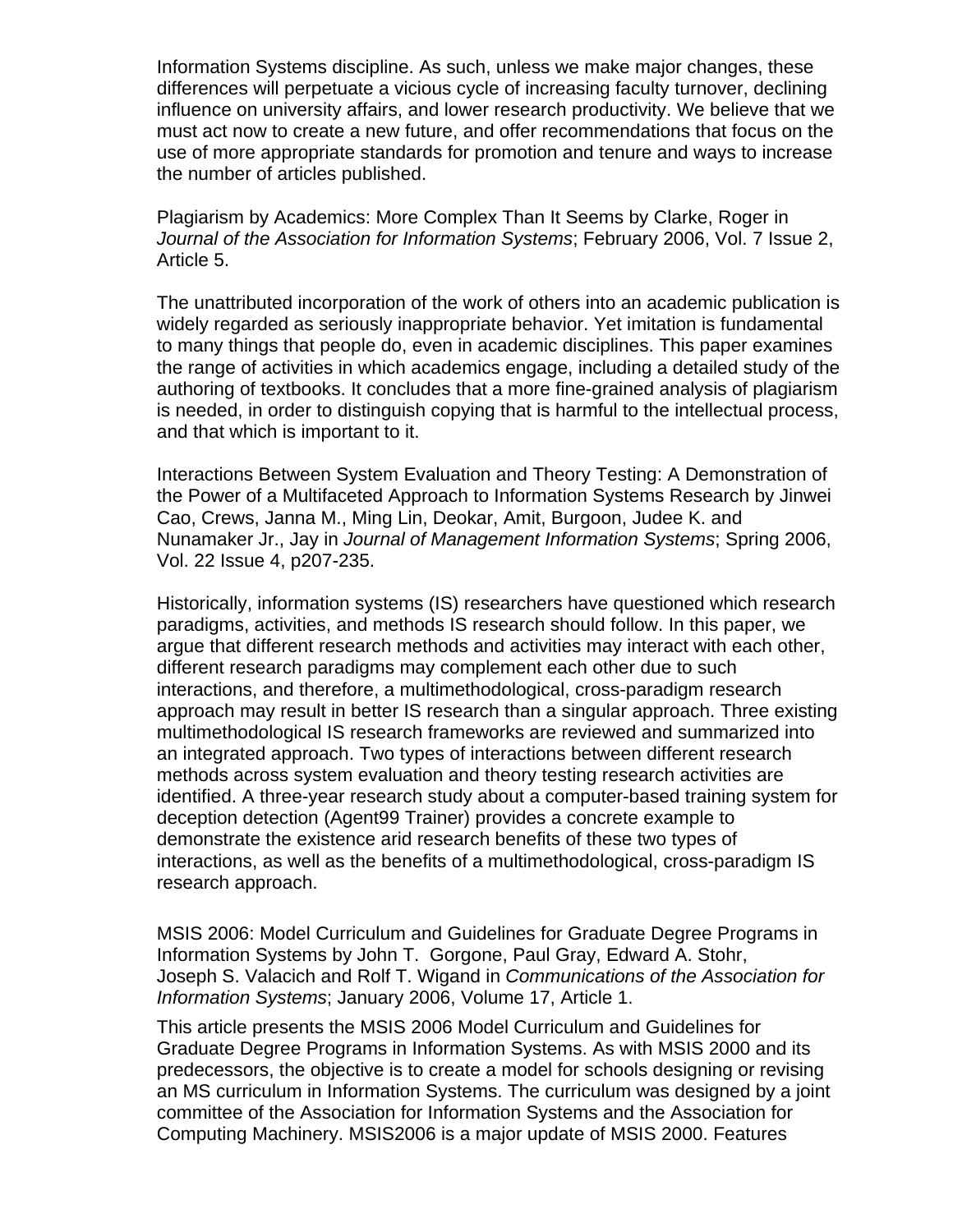include increasing the number of required courses from 10 to 12 while revising prerequisites, introducing new courses and revising existing courses to modernize the curriculum, and alternatives for phased upgrading from MSIS2000 to MSIS 2006. As with the previous curriculum, it is the product of detailed consultation with the IS community. The curriculum received the endorsement of 8 major IS professional groups.

Synthesizing Diversity and Pluralism in Information Systems: Forging a Unique Disciplinary Subject Matter for the Information Systems Field by Nik Hassan and Hart Will in C*ommunications of the Association for Information Systems*; February 2006, Volume 17, Article 7.

The issues of diversity, pluralism and the subject matter of the information systems (IS) field are critically analyzed using the philosophical works of Michel Foucault and studies in disciplinarity. This essay argues for the IS field to forge its own unique disciplinary subject matter by synthesizing the diverse discourses of its "reference disciplines" and not by merely drawing from them. Using examples of other established disciplines with equally multidisciplinary origins, this paper analyzes the history of the IS field to uncover the field's subject matter. The proposed subject matter maintains the IS field's richness and diversity without losing its unique identity.

Renewable Student Projects: A Learning Strategy by Chris Bennett and Richard T. Watson in *Communications of the Association for Information Systems*; February 2006, Volume 17, Article 13.

Renewable course projects (i.e. projects whose lives extend beyond the end of an academic semester) provide an effective alternative to class assignments that require repetition of artificial tasks typical in many information systems and technology-related courses. Though these "throwaway" projects are certainly meritorious, renewable projects enable students to engage in real-world development paradigms, such as modularization and life cycles, to develop lasting systems that solve relevant problems. By embracing the full project life cycle, modularization of work, and open source software renewable projects expose students to traditional aspects of classroom development and also to the more real world features of the project cycle. Two case studies provide experiential evidence of the success of renewable projects.

#### **Research on Systems Development, Implementation and Maintenance Issues**

Conceptualizing Systems for Understanding: An Empirical Test of Decomposition Principles in Object-Oriented Analysis by Burton-Jones, Andrew and Meso, Peter N. in *Information Systems Research*; March 2006, Vol. 17 Issue 1, p38-60.

During the early phase of systems development, systems analysts often conceptualize the domain under study and represent it in one or more conceptual models. One of the most important, yet elusive roles of conceptual models is to increase analysts' understanding of a domain. In this paper, we evaluate the ability of the good decomposition model (GDM) to explain the degree to which conceptual models communicate meaning about a domain to analysts. We address the question, Do unified modeling language (UML) analysis diagrams that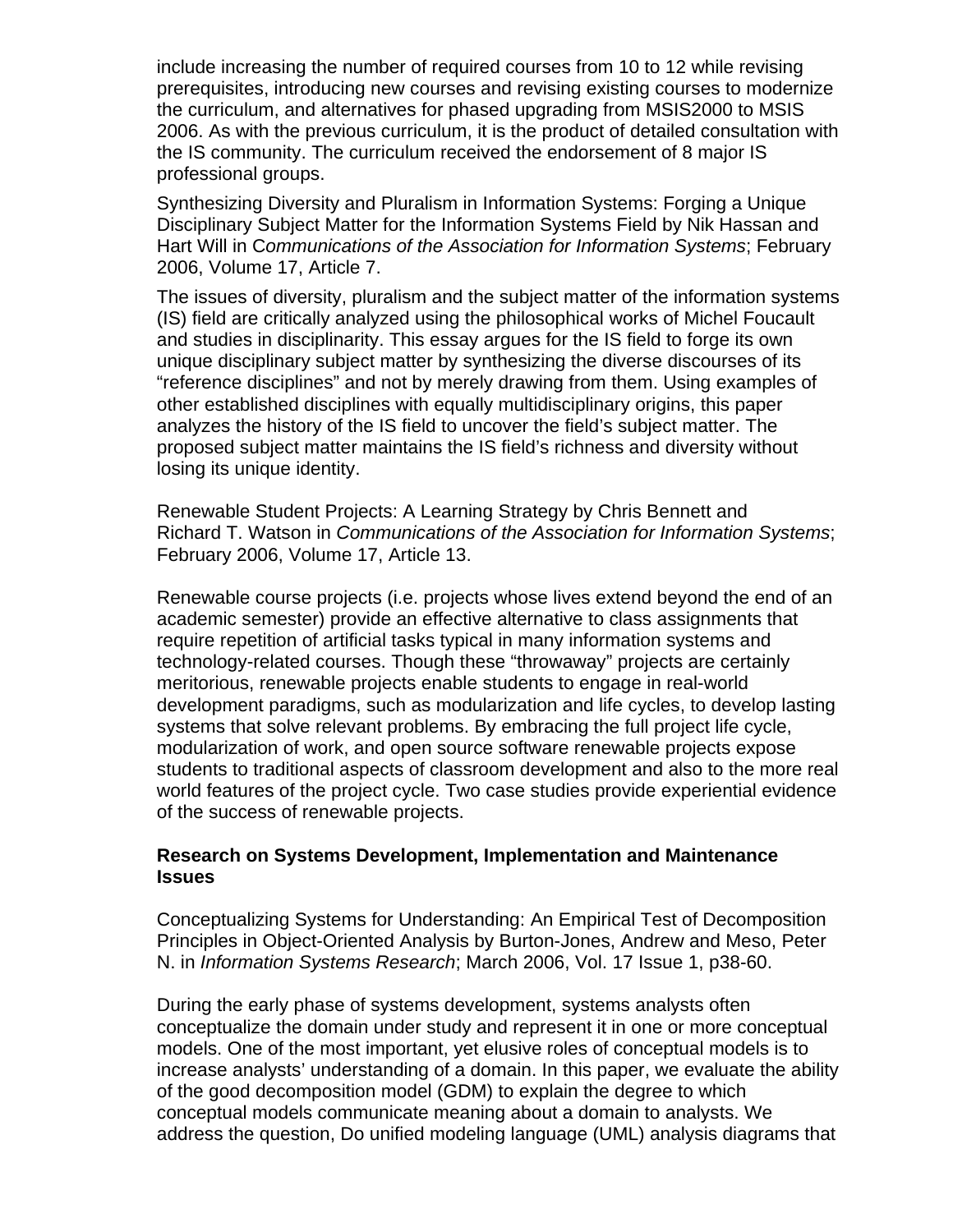manifest better decompositions increase analysts understanding of a domain? GDM defines five conditions (minimality, determinism, losslessness, weak coupling, and strong cohesion) deemed necessary to decompose a domain in such a way that the resulting model communicates meaning about the domain effectively. In our evaluation, we operationalized each of these conditions in a set of UML diagrams and tested participants' understanding of those diagrams. Our results lend support to GDM across measures of actual understanding. However, the impact on participants' perceptions of their understanding was equivocal.

The Influence of Governance Equilibrium on ERP Project Success by Wang, Eric T.G. and Chen, Jessica H.F. in *Decision Support Systems*; May 2006, Vol. 41 Issue 4, p708-727.

As the ERP adopter and ERP consultancy combine their efforts and resources to achieve mutually desirable goals, the problem of governance, which has been mainly identified as an intrafirm problem, is recognized to be an interfirm problem. To investigate the relationship between various governance mechanisms and their capacity to relieve project hazards, we propose a covariance model of ERP governance. The constructed model analyzes the complementary contributions of different governance mechanisms on ERP project success. Four governance mechanisms are studied, including explicit contracts, implicit contracts, reputation, and trust. This study holds that the virtue of one mechanism will grow into the gap of another, forming an equilibrium of governance structure. Then, the governance equilibrium plays a mediating role between ERP project hazards and ERP project success. Empirical analysis based on 122 ERP implementation projects shows a significantly positive relationship between governance equilibrium and ERP project success. Further, in support of transaction cost theory (TCT), the results indicate that governance equilibrium tends to be aligned with exchange hazards, specifically those associated with specialized investments and uncertainty. The empirical evidence suggests that governance equilibrium, when treated as a multidimensional construct, can provide a holistic representation of complex interfirm governance and allow researchers to match broad predictors with broad outcomes, leading to greater explanatory power of governance mechanisms on ERP project success. Implications, limitations, and future research directions of the study are discussed.

Exploring Knowledge Sharing in ERP Implementation: An Organizational Culture Framework by Jones, Mary C., Cline, Melinda and Ryan, Sherry in *Decision Support Systems*; January 2006, Vol. 41 Issue 2, p411-434.

This is a multi-site case study of firms that have implemented enterprise resource planning (ERP) systems. It examines eight dimensions of culture and their impact on how ERP implementation teams are able to effectively share knowledge across diverse functions and perspectives during ERP implementation. Through synthesizing the data, we develop a cultural configuration that shows the dimensions of culture that best facilitate knowledge sharing in ERP implementation. The results also indicate ways that firms may overcome cultural barriers to knowledge sharing. A model is developed that demonstrates the link between the dimensions of culture and knowledge sharing during ERP implementation. Possible research questions on which future research can be based are also identified.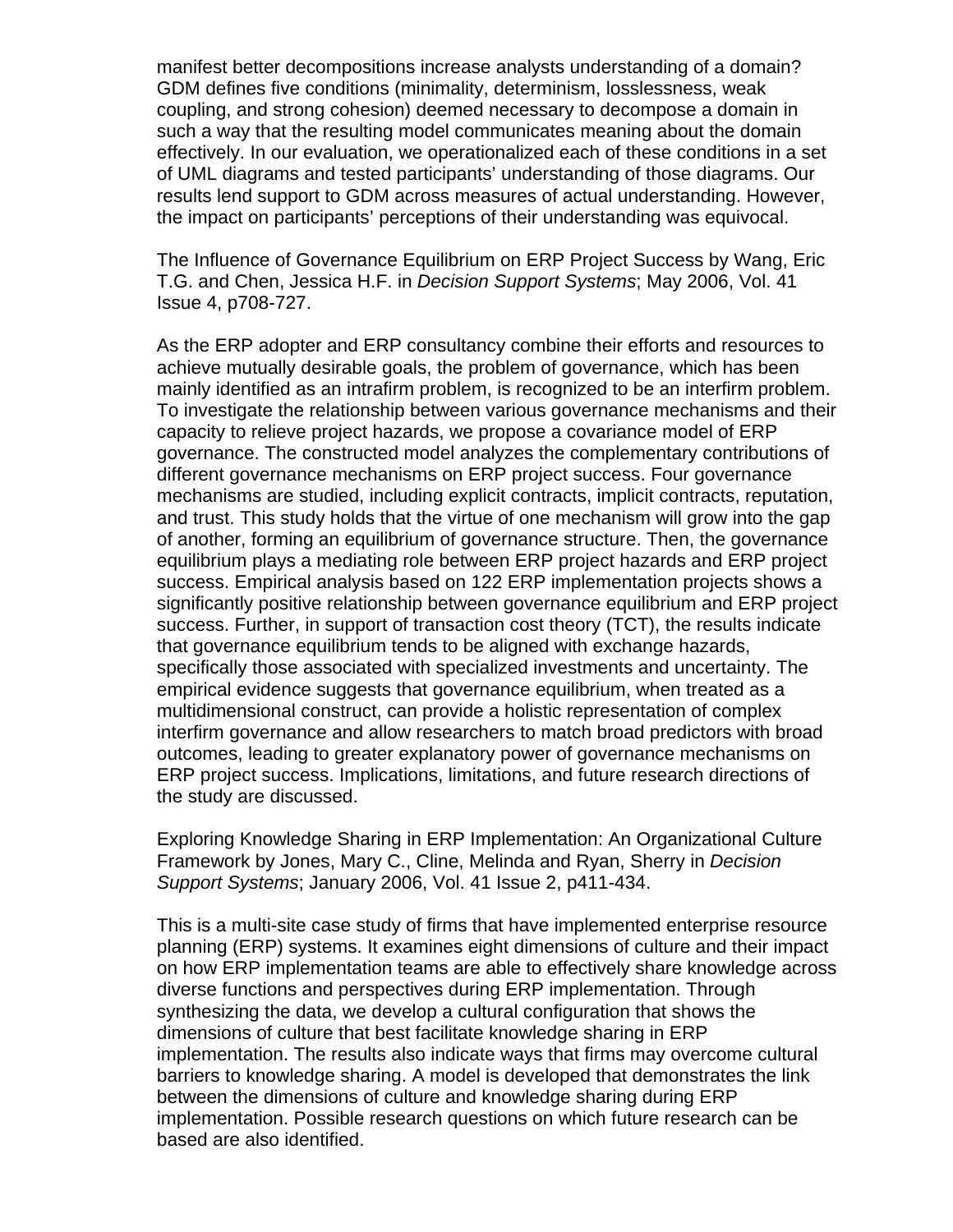The Effects of User Partnering and User Non-Support on Project Performance by James J. Jiang, Gary Klein and Hong-Gee Chen *in Journal of the Association for Information Systems*; February 2006; Volume 7 Issue 2, Article 6.

Information system software development projects suffer from a high failure rate. One of many obstacles faced by project managers is non-supportive users, those not actively sharing in development responsibilities. The coordination activity of early partnering has been proposed in the literature to promote collaboration and enhance user support. The extent of partnering is considered in a model that relates partnering to the risks of user non-support and eventual project success. The model is developed from contingency theory, with residual performance risk as an intermediary variable. A survey of IS project membership provides the data, which indicates that partnering significantly relates to higher user support, less residual risk, and better project performance. Researchers may use variations on the model to examine other barriers to success and the techniques applied to lower the barriers. Practitioners should consider applying partnering techniques to improve software development project performance.

# **Research on Risk Analysis and Internal Control**

The Personalization Privacy Paradox: An Empirical Evaluation of Information Transparency and the Willingness to be Profiled Online for Personalization by Awad, Naveen Farag and Krishnan, M. S. in *MIS Quarterly*; March 2006, Vol. 30 Issue 1, p13-28.

Firms today use information about customers to improve service and design personalized offerings. To do this successfully, however, firms must collect consumer information. This study enhances awareness about a central paradox for firms investing in personalization; namely, that consumers who value information transparency are also less likely to participate in personalization. We examine the relationship between information technology features, specifically information transparency features, and consumer willingness to share information for online personalization. Based on a survey of over 400 online consumers, we examine the question of whether customer perceived information transparency is associated with consumer willingness to be profiled online. Our results indicate that customers who desire greater information transparency are less willing to be profiled. This result poses a dilemma for firms, as the consumers that value information transparency features most are also the consumers who are less willing to be profiled online. In order to manage this dilemma, we suggest that firms adopt a strategy of providing features that address the needs of consumers who are more willing to partake in personalization, therefore accepting that the privacy sensitive minority of consumers are unwilling to participate in personalization, despite additional privacy features.

An Extended Privacy Calculus Model for E-Commerce Transactions by Dinev, Tamara and Hart, Paul in *Information Systems Research*; March 2006, Vol. 17 Issue 1, p61-80.

While privacy is a highly cherished value, few would argue with the notion that absolute privacy is unattainable. Individuals make choices in which they surrender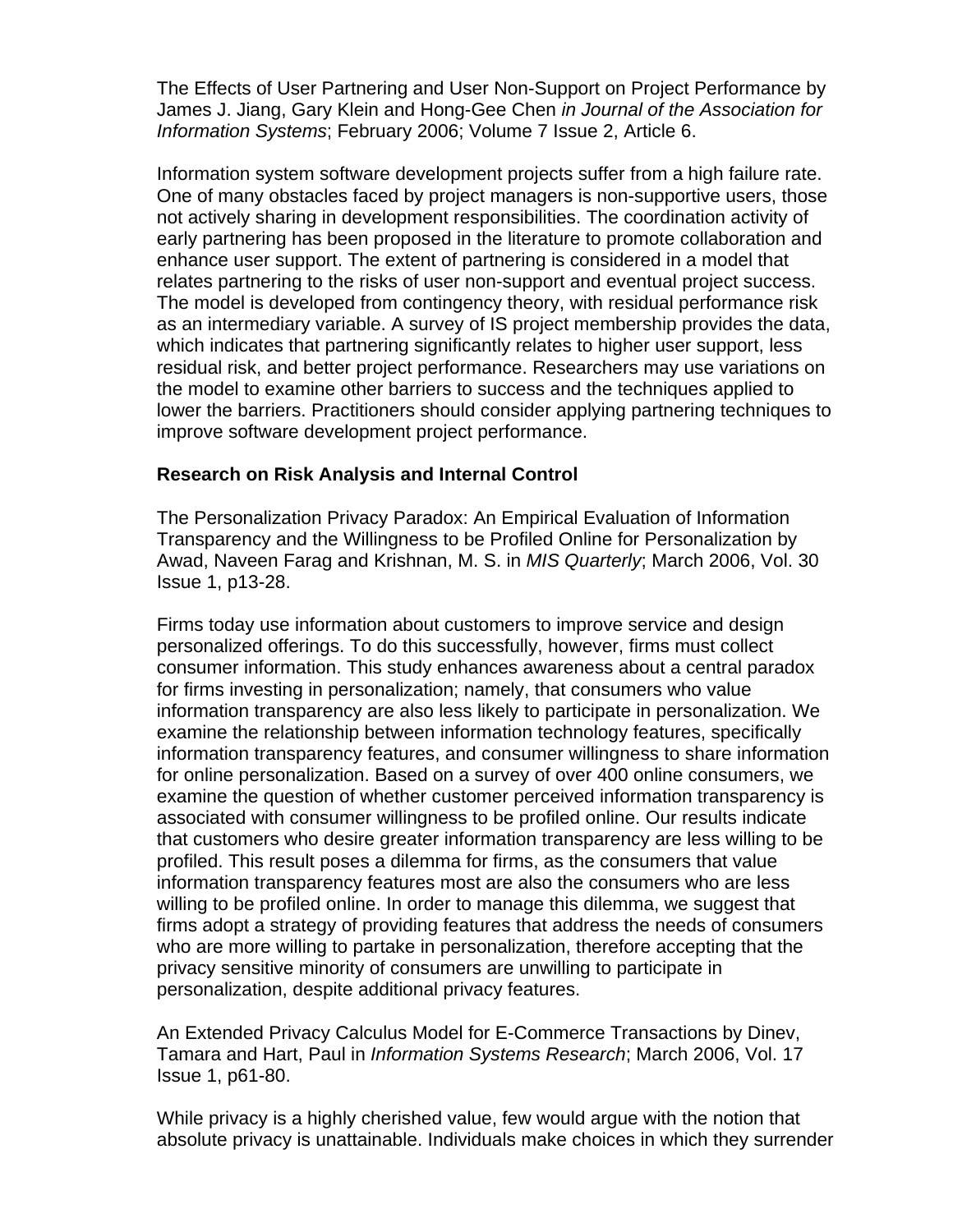a certain degree of privacy in exchange for outcomes that are perceived to be worth the risk of information disclosure. This research attempts to better understand the delicate balance between privacy risk beliefs and confidence and enticement beliefs that influence the intention to provide personal information necessary to conduct transactions on the Internet. A theoretical model that incorporated contrary factors representing elements of a privacy calculus was tested using data gathered from 369 respondents. Structural equations modeling (SEM) using LISREL validated the instrument and the proposed model. The results suggest that although Internet privacy concerns inhibit e-commerce transactions, the cumulative influence of Internet trust and personal Internet interest are important factors that can outweigh privacy risk perceptions in the decision to disclose personal information when an individual uses the Internet. These findings provide empirical support for an extended privacy calculus model.

Identification and Authentication: Technology and Implementation Issues by Moshe Zviran Zippy Erlich in *Communications of the Association for Information Systems*; January 2006; Volume 17, Article 4.

Computer-based information systems in general, and Internet e-commerce and ebusiness systems in particular, employ many types of resources that need to be protected against access by unauthorized users. Three main components of access control are used in most information systems: identification, authentication, and authorization. In this paper we focus on authentication, which is the most problematic component. The three main approaches to user authentication are: knowledge-based, possession-based, and biometric-based. We review and compare the various authentication mechanisms of these approaches and the technology and implementation issues they involve. Our conclusion is that there is no silver bullet solution to user authentication problems. Authentication practices need improvement. Further research should lead to a better understanding of user behavior and the applied psychology aspects of computer security.

#### **Research on Improving Decision-Making**

The Role of Cognitive Fit in the Relationship Between Software Comprehension and Modification by Shaft, Teresa M. and Vessey, Iris in *MIS Quarterly*; March 2006, Vol. 30 Issue 1, p29-55.

Although there is a long tradition of empirical studies of software developers, few studies have focused on software maintenance. Prior work is predicated on the belief that higher levels of software comprehension are associated with higher levels of performance on modification tasks. This study provides a more complete understanding of the relationship between software comprehension and modification. We conceptualize software maintenance as interlinking comprehension and modification, and argue that the relationship between the two is moderated by cognitive fit. Specifically, cognitive fit exists when the software maintainer's dominant mental representation of the software and their mental representation of the modification task emphasize the same type of knowledge. We hypothesize that when cognitive fit exists, greater improvements in comprehension are associated with higher levels of performance on a modification task. When cognitive fit does not exist, however, the software maintainer's mental representations of the software and of the modification task do not emphasize the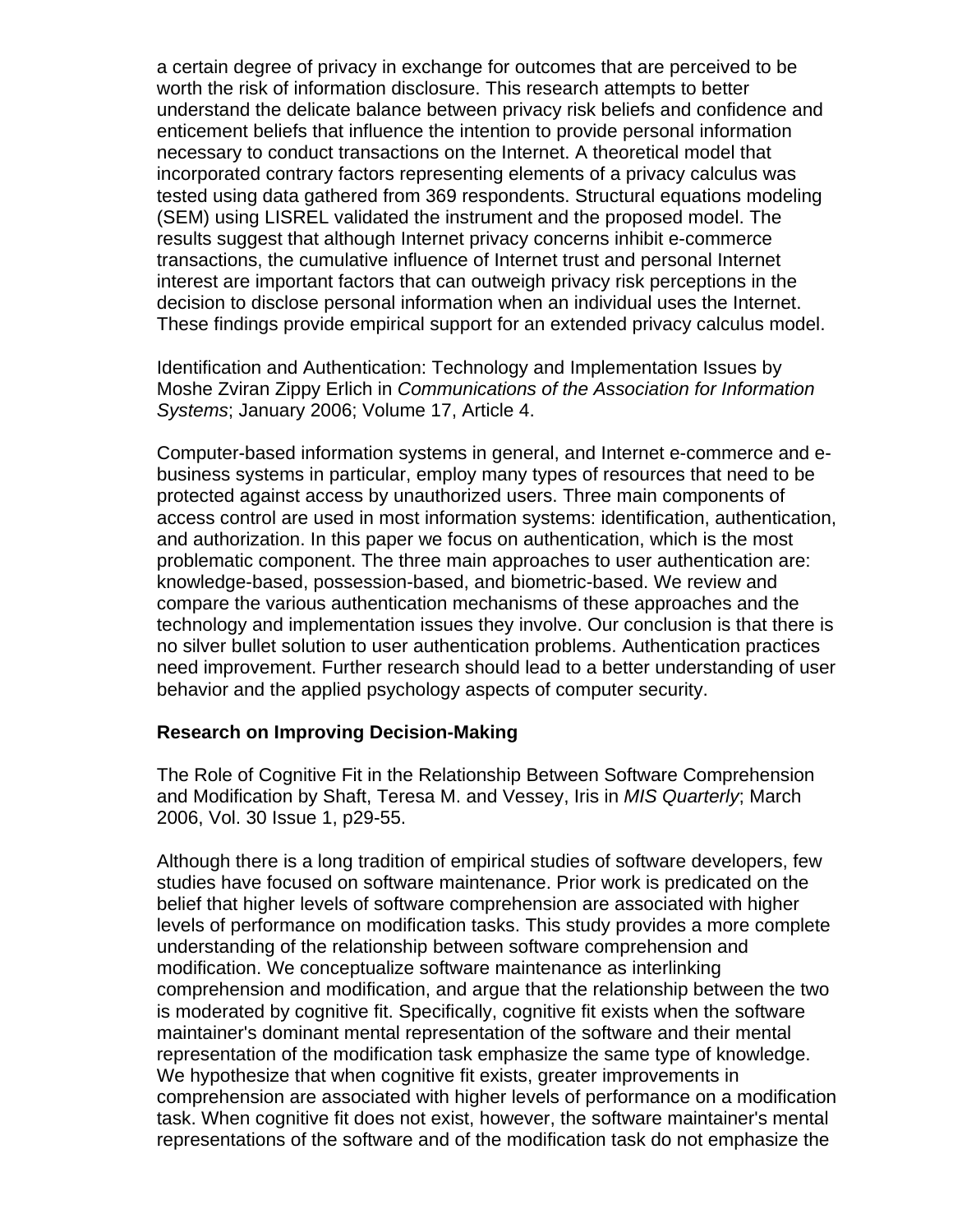same type of knowledge, which may mean that attention is devoted to comprehension at the expense of modification, resulting in lower performance on the modification task. In these circumstances, comprehension and modification tasks may interfere with each other, an effect known as dual-task interference. We therefore hypothesize that performance on a modification task is moderated by the fit between the mental representation of the software and that of the modification task. We tested our theory by varying cognitive fit to create matched and mismatched conditions in a single experiment that used IT professionals as subjects. Our findings support our theory: cognitive fit moderates the relationship between comprehension and modification.

The Differential Use and Effect of Knowledge-Based System Explanations in Novice and Expert Judgment Decisions by Arnold, Vicky, Clark, Nicole, Collier, Philip A., Leech, Stewart A. and Sutton, Steve G. in *MIS Quarterly*; March 2006, Vol. 30 Issue 1, p79-97.

Explanation facilities are considered essential in facilitating user interaction with knowledge-based systems (KBS). Research on explanation provision and the impact on KBS users has shown that the domain expertise affects the type of explanations selected by the user and the basis for seeking such explanations. The prior literature has been limited, however, by the use of simulated KBS that generally provide only feedback explanations (i.e., ex post to the recommendation of the KBS being presented to the user). The purpose of this study is to examine the way users with varying levels of expertise use alternative types of KBS explanations and the impact of that use on decision making. A total of 64 partner/ manager-level and 82 senior/staff-level insolvency professionals participated in an experiment involving the use of a fully functioning KBS to complete a complex judgment task. In addition to feedback explanations, the KBS also provided feedforward explanations (i.e., general explanations during user input about the relationships between information cues in the KBS) and included definition type explanations (i.e., declarative-level knowledge). The results show that users were more likely to adhere to recommendations of the KBS when an explanation facility was available. Choice patterns in using explanations indicated that novices used feedforward explanations more than experts did, while experts were more likely than novices to use feedback explanations. Novices also used more declarative knowledge and initial problem solving type explanations, while experts used more procedural knowledge explanations. Finally, use of feedback explanations led to greater adherence to the KBS recommendation by experts--a condition that was even more prevalent as the use of feedback explanations increased. The results have several implications for the design and use of KBS in a professional decisionmaking environment.

Ethical Decision Making in Software Piracy: Initial Development and Test of a Four-Component Model by Moores, Trevor T. and Chang, Jerry Cha-Jan in *MIS Quarterly*; March 2006, Vol. 30 Issue 1, p167-180.

Software piracy costs the software industry billions of dollars each year. To better understand piracy, we propose a model of ethical decision making that is an adaptation of the four-component model of morality. This model defines four internal processes that result in external moral behavior: recognition, judgment, intention, and behavior. We test our model with a sample of Information Systems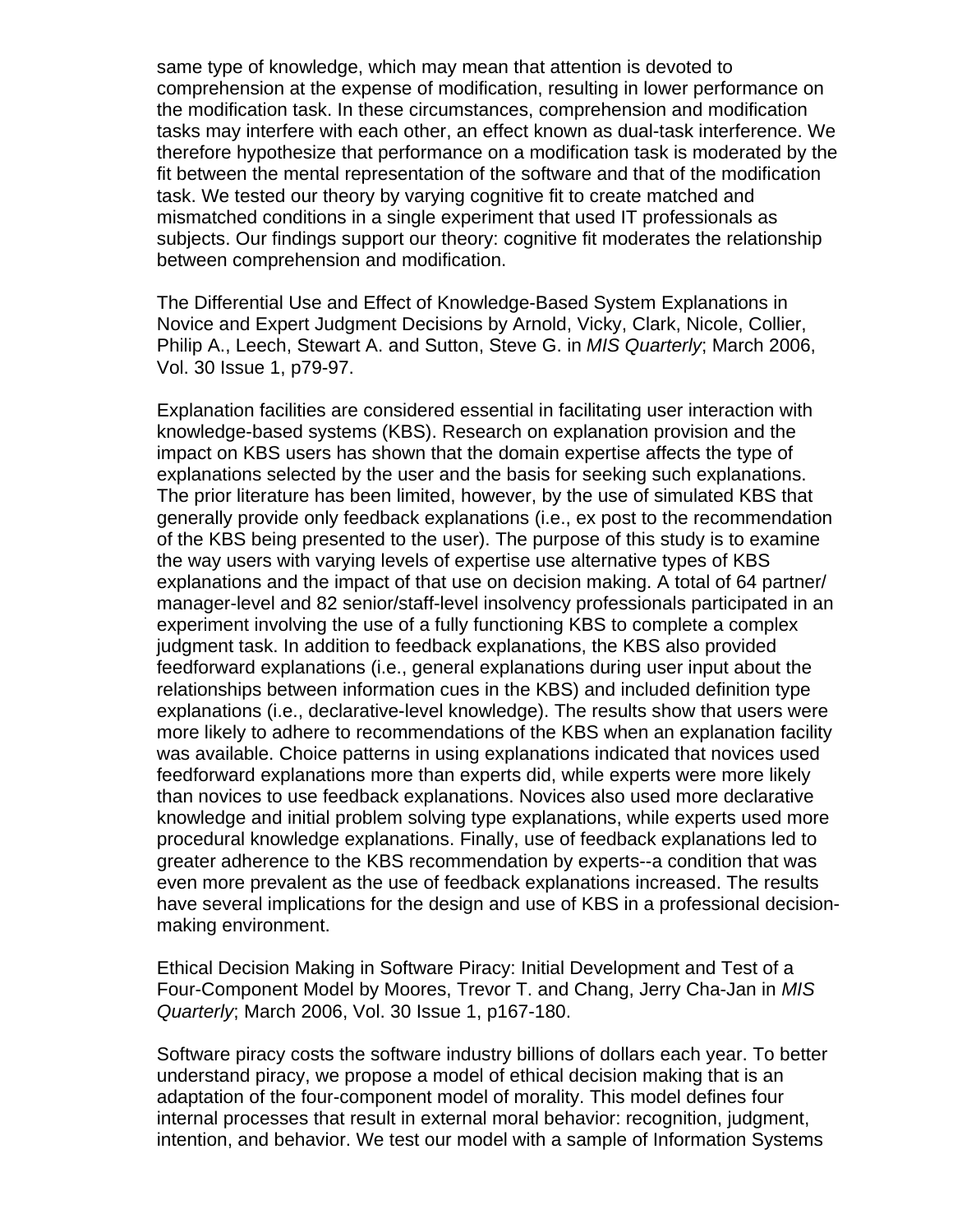students in Hong Kong who provided measures of self-reported behavior regarding levels of buying and using pirated software. Using partial least squares, we investigated the causal pathways of the model and the effects of age and gender. We find that use is determined by buying, buying is determined by intention, and intention is determined by judgment. Although respondents recognized software piracy as an infringement of intellectual property rights, this fact did not affect their judgment of the morality of the act. Significant differences are also found in the ethical decision-making process based on age but only limited differences based on gender. The implications of these results, including the development of a professional ethics program, are discussed.

When the Wait Isn't So Bad: The Interacting Effects of Website Delay, Familiarity, and Breadth by Galletta, Dennis F. and Henry, Raymond M., McCoy, Scott and Polak, Peter in *Information Systems Research*; March 2006, Vol. 17 Issue 1, p20- 37.

Although its popularity is widespread, the Web is well known for one particular drawback: its frequent delay when moving from one page to another. This experimental study examined whether delay and two other website design variables (site breadth and content familiarity) have interaction effects on user performance, attitudes, and behavioral intentions. The three experimental factors (delay, familiarity, and breadth) collectively impact the cognitive costs and penalties that users incur when making choices in their search for target information. An experiment was conducted with 160 undergraduate business majors in a completely counterbalanced, fully factorial design that exposed them to two websites and asked them to browse the sites for nine pieces of information. Results showed that all three factors have strong direct impacts on performance and user attitudes, in turn affecting behavioral intentions to return to the site, as might be expected. A significant three-way interaction was found between all three factors indicating that these factors not only individually impact a user's experiences with a website, but also act in combination to either increase or decrease the costs a user incurs. Two separate analyses support an assertion that attitudes mediate the relationship of the three factors on behavioral intentions. The implications of these results for both researchers and practitioners are discussed. Additional research is needed to discover other factors that mitigate or accentuate the effects of delay, other effects of delay, and under what amounts of delay these effects occur.

#### **Research on Identifying Value from IT**

An Application of the Learning Curve and the Nonconstant-Growth Dividend Model: IT Investment Valuations at Intel Corporation by Dardan, Shana1, Busch, Doug and Sward, David in *Decision Support Systems*; May 2006, Vol. 41 Issue 4, p688-697.

Technology benefits last years longer than the standard ROI valuation analysis but are rarely enumerated. In this paper, we utilize a nonconstant dividend growth model to capture lasting marginal productivity gained through the reinvestment of labor capital rather than the standard the one-time gain of reducing the labor force to realize labor productivity gains. This innovative methodology for capturing the productivity value of maintained employees enables the valuation of continuing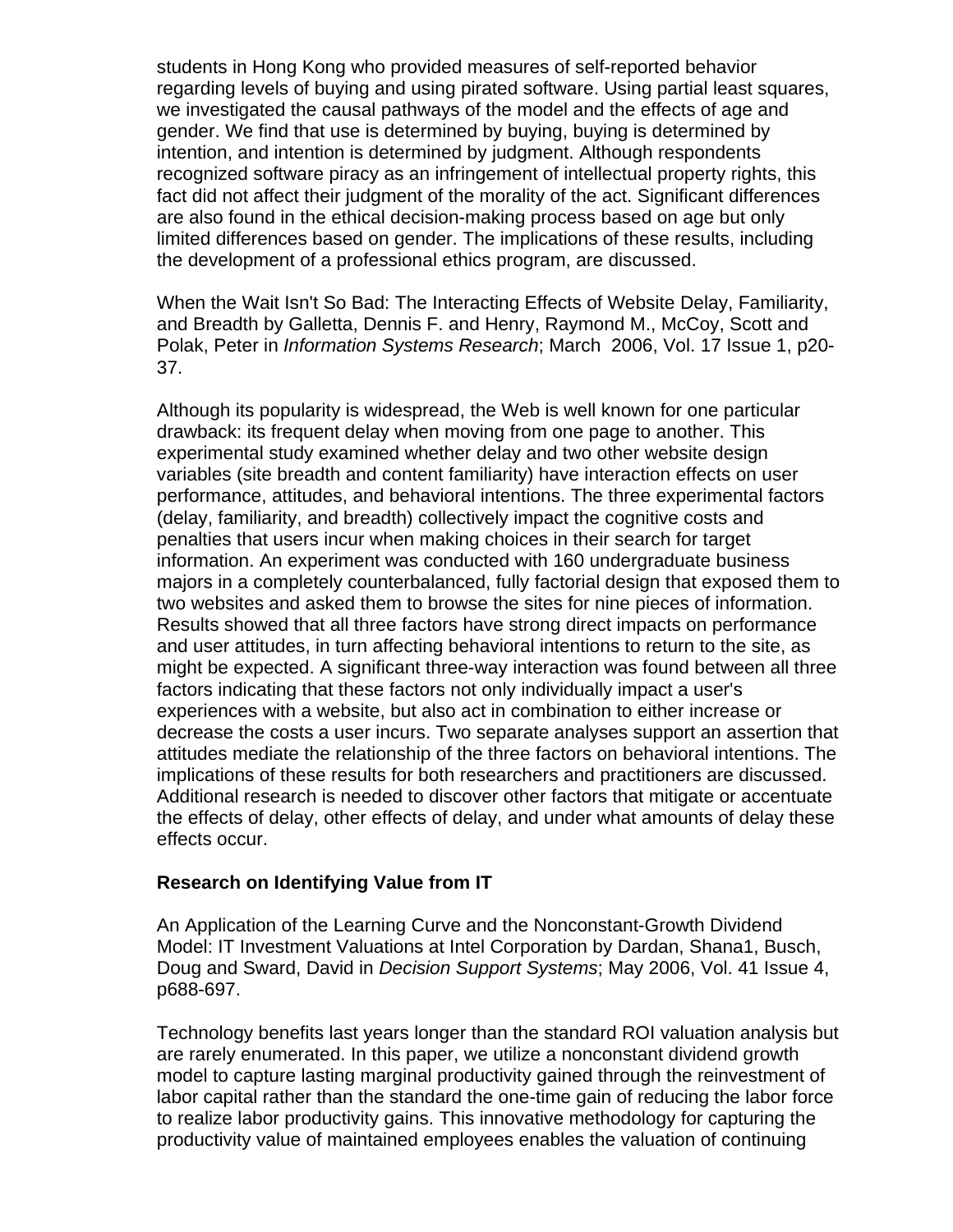marginal productivity gains and the management of workload for the affected employees at Intel. This methodology is applied to the valuation of a standard operating system and hardware upgrade.

The Impact of Information Technology on the Financial Performance of Diversified Firms by Shin, Namchul in *Decision Support Systems*; May 2006, Vol. 41 Issue 4, p698-707.

Diversification may increase economic benefits through more efficient utilization of business resources across multiple markets. However, the benefits of these scope economies are often not realized due to costs of coordinating resources in multiple markets. Information technology (IT) is widely used to achieve more efficient coordination by reducing the costs of coordinating business resources across multiple markets. Because of the need for coordination of business resources across multiple markets, diversification can increase the demand for IT. But does increased use of IT improve the performance of diversified firms? This research tackles this question by undertaking an empirical study of the impact of IT on the financial performance resulting from diversification by focusing on the strategic direction chosen by different firms. The empirical aspects of this subject have received little attention from previous information systems (IS) and economics research. This research also sheds light on the business value of IT by showing the importance of complementarity between IT and strategy in firm performance, a subject which has also received limited attention in prior IS research.

Information Technology Investment Strategies Under Declining Technology Cost by Demirhan, Didem, Jacob, Varghese S. and Raghunathan, Srinivasan in *Journal of Management Information Systems*; Winter 2005/2006, Vol. 22 Issue 3, p321-350

Investments in information technology (IT) have become crucial for firms to improve the quality of their products and services. Typically, IT cost for the same performance level declines over time. In a competitive market, a decline in IT cost over time provides a cost advantage to the later entrant, making the early entrant's investment decision problem challenging. In this paper, we study the problem of strategic IT investments in the declining cost scenario using a sequential duopoly model. Our results show that declining IT cost intensifies or relaxes competition between firms depending on whether they are serving quality- or price-sensitive markets. In both cases, the average price per unit quality decreases when the IT cost declines, which benefits consumers. We also show that if the first entrant is uncertain about the extent of its cost disadvantage, the first entrant overinvests (underinvests) in a price-sensitive (quality-sensitive) market as the degree of uncertainty increases.

Using the Balanced Scorecard to Achieve Sustained IT-Business Alignment by Qing Hu and C. Derrick Huang in *Communications of the Association for Information Systems*; February 2006, Volume 17, Article 8.

High levels of investments in IT and related products and services by firms over the last several decades produced only mixed results. Research shows that one of the most significant determinants of successful IT investments is the alignment between IT and the competitive strategies of a firm. Yet it is largely unclear to both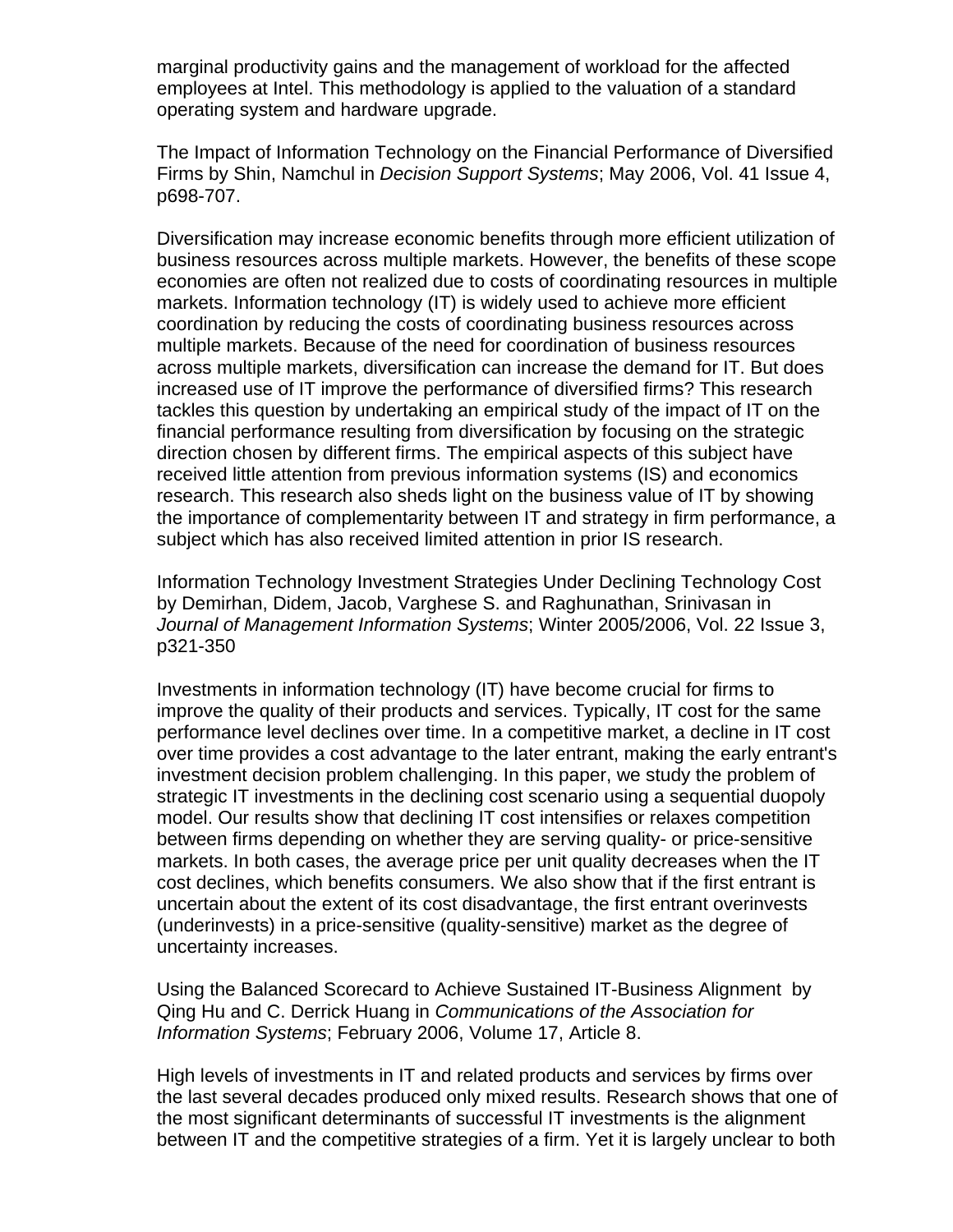researchers and practitioners how to achieve such alignment in the complex business environment. In this paper, we present and analyze the findings from a case study on how one company uses a well-established strategic management tool, the balanced scorecard, as the framework for aligning its IT initiatives with business strategies. The result is a forward-looking, strategy-oriented corporate culture and financial success for the company. Based on our findings, we expand the Reich and Benbasat alignment model by adding relationship management as an antecedent of alignment and balanced scorecard as a tool for achieving, managing, and sustaining such alignment. Managerial and research implications are discussed, as are directions for future research.

Information System Flexibility and the Cost Efficiency of Business Processes by Judith Gebauer and Franz Schober in *Journal of the Association for Information Systems*; March 2006, Volume 17 Issue 3, Article 8.

In order to be effective, an information system (IS) needs to be flexible, that is, it must be able to accommodate a certain amount of variation regarding the requirements of the supported business process. Despite many previous studies on the flexibility of organizations, processes, and various organizational technologies, the economics of flexibility are not yet well understood. The current paper contributes to IS theory building with a focus on the impact of IS flexibility on the cost efficiency of a given business process. We present a theoretical model that details the economics of two generic strategies of IS flexibility (i.e., flexibilityto-use regarding the IS features that are provided at the time of implementation, and flexibility-to-change regarding the IS features that constitute an option for later system upgrade), and that also includes the possibility of process performance outside of the IS (manual operations). Based on an analysis of the model, we conclude that IS flexibility-to-change is cost efficiently deployed to support a business process characterized by a high level of structural and environmental uncertainty, whereas a low level of process uncertainty corresponds efficiently with IS flexibility-to-use. The model also indicates that high process variability can improve the importance of IS flexibility management in general, as it tends to limit the value of an IS over manual operations, whereas a high level of time-criticality of process requirements tends to increase the value of an IS over manual operations.

Procurement of IT Consulting Services and Firm-Specific Characteristics by Govind Iyer, Sury Ravindran and Philip M. J. Reckers in *Journal of the Association for Information Systems*; April 2006; Volume 7 Issue 4, Article 9.

Information technology investments and the management consulting industry witnessed unprecedented growth in the last decade. This led to regulators' (SEC and Congress) allegations that consulting services that are provided by incumbent auditors may be disguised extra payments to auditors for favorable financial reporting. However, there may be alternative valid reasons for procurement of consulting. Under new legislation (proclaimed in the aftermath of spectacular failures like Enron and Worldcom), publicly traded corporations that engage professional services firms to provide both audit services and consulting services must now disclose the extent and nature of these services. Using the data made available by these new mandated disclosures and using the theoretical backdrop of the resource-based view (RBV), this paper examines whether investments by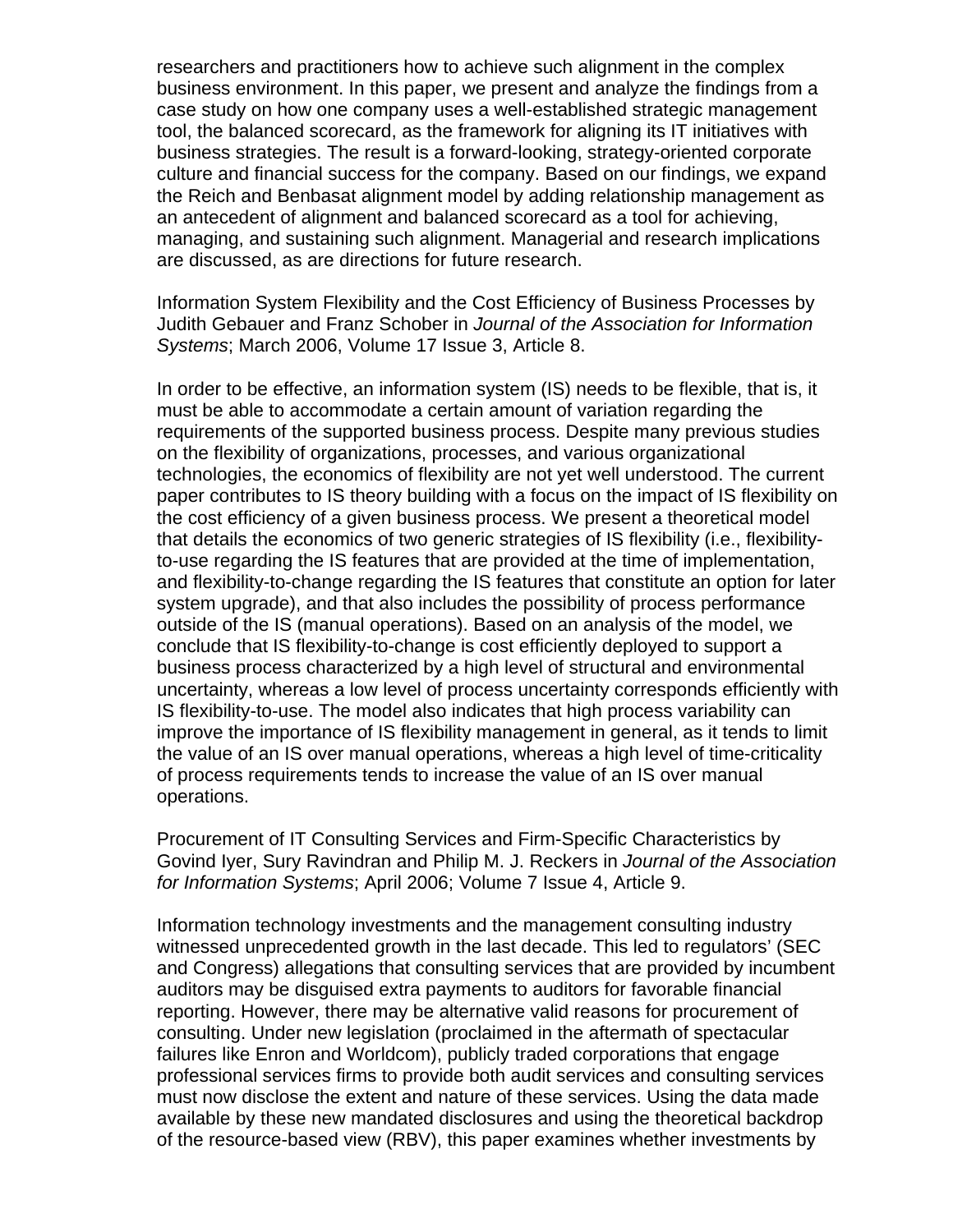firms in consulting services follow predictable patterns driven by economic factors. Thus, rather than examine whether IT consulting has any ex-post value or whether procurement of consulting impairs auditor independence, this study focuses on whether investments, ex-ante, follow logical patterns consistent with microeconomic principles. Our analysis shows that procurement of IT and management consulting is consistent with the resource-based view –companies seek to develop organizational capabilities they lack as dictated by their strategic business need. In contrast to the narrow "IT Doesn't Matter" view, it can be argued that even in the current environment of IT outsourcing, firms must carefully match their IT capability (in-house or outsourced) with organizational strategy and capability to develop unique and inimitable resources as put forth by RBV. We find that companies are indeed investing consistent with fundamental tenets of financial value analysis and based on market expectations of performance. More specifically, after controlling for pressure to perform and cash availability, low margin and low turnover companies spend more on consulting services. Lowmargin strategy companies expend more on consulting when their asset turnover is also low, while low-turnover strategy companies expend more on consulting when their earnings margin is also low.

# **Research on Outsourcing**

The Market's Perception of the Transactional Risks of Information Technology Outsourcing Announcements by Wonseok Oh, Gallivan, Michael J. and Kim, Joung W. in *Journal of Management Information Systems*; Spring 2006, Vol. 22 Issue 4, p271-303.

Despite the fact that several event studies have investigated the market's reaction to information technology (IT) investment announcements, little is known about how specific transactional risks influence the market value of a firm. This study examines stock market data to assess investors' responses to various transactional risks associated with IT outsourcing. More specifically, we develop and test several hypotheses to understand how transactional risks that arise due to a range of factors (i.e., the size of outsourcing contracts, difficulties in performance monitoring, asset specificity of IT resources, vendor capability, and the lack of cultural similarity between client and vendor firms) influence investors' reactions to IT outsourcing announcements. Our results indicate that most of these factors indeed significantly influence investors' perceptions of the risks involved in IT outsourcing. We discuss these findings in a larger organizational context and offer implications for both research and practice. In particular, our study offers a theoretical rationale for why negative reactions to IT outsourcing announcements may occur, while providing practitioners with several means by which they can increase the informational value of outsourcing arrangements.

Managing Flexibility in Outsourcing by Chengxun Tan and Siew KienSia in *Journal of the Association for Information Systems*; April 2006; Volume 7 Issue 4, Article 10.

In recent years, outsourcing has gained considerable management attention. However, the benefits of outsourcing are not without concessions. One major risk is losing the flexibility to change the extent, nature, or scope of the outsourced business services, and such flexibility is strategically imperative in today's dynamic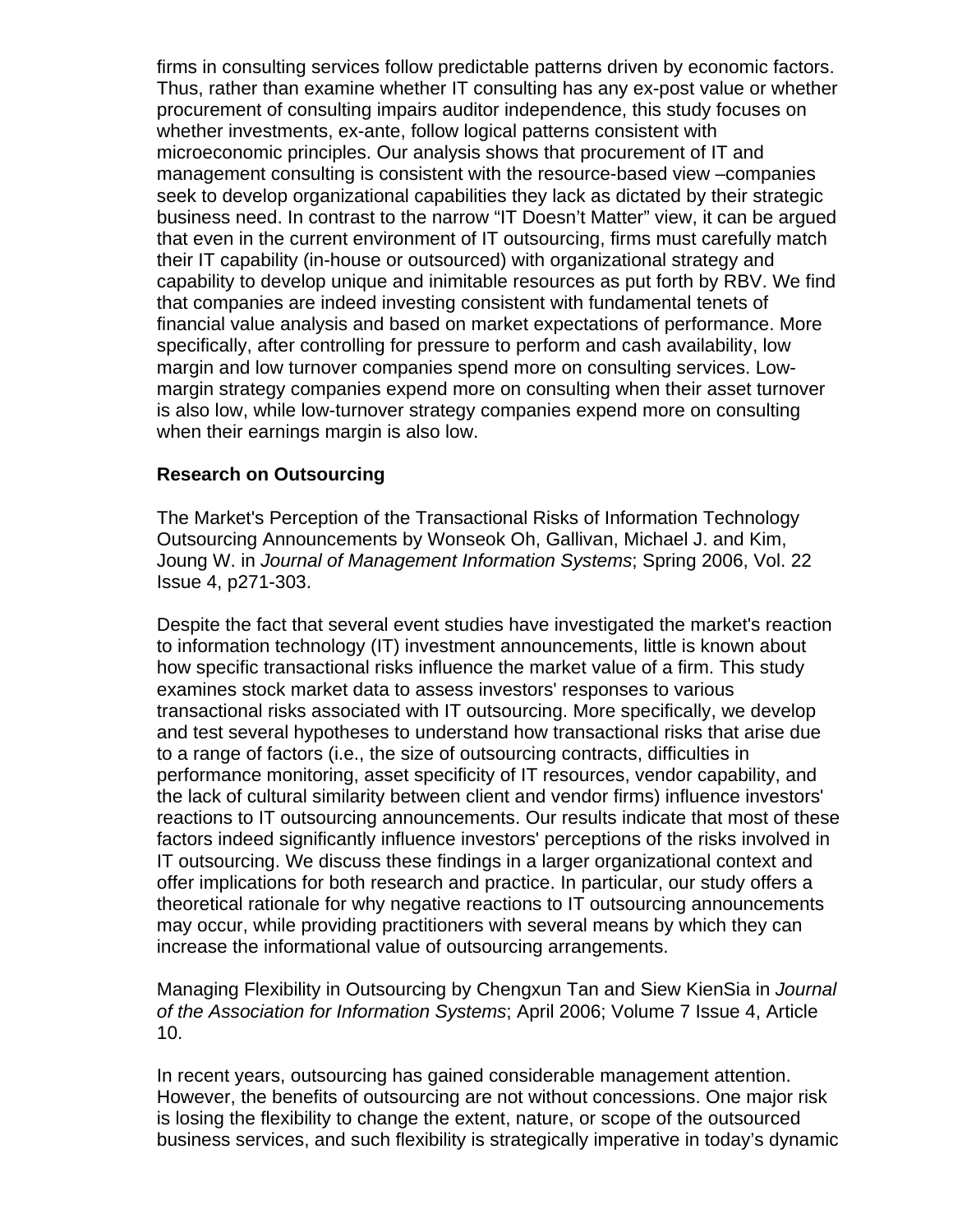<span id="page-23-0"></span>business environment. This paper seeks to clarify the multi-dimensional notion of flexibility in outsourcing by examining robustness, modifiability, new capability, and ease of exit. Adapting from Evans (1991), we also develop a framework to classify existing practices in managing outsourcing flexibility. We go beyond contractual provision to surface a portfolio of pre-emptive, protective, exploitive, and corrective maneuvers. These strategic maneuvers map well to traditional notions in coordination theory, both in advanced structuring through loose coupling and dependency diversification, and in dynamic adjustment through proactive sensing and reactive adapting. We put forward a set of propositions hypothesizing the relationships between the various strategic maneuvers and the different dimensions of outsourcing flexibility, and discuss the moderating impact of such maneuvers on outsourcing success. We hope the greater conceptual clarity will not only contribute to the effectiveness of outsourcing management but also spawn a new research agenda on outsourcing flexibility.

# **Call for Submissions: Conferences**

# • **The Americas Conference for the Association for Information Systems (AMCIS) 2006**

Date: August 4-6, 2006 Place: Acapulco, Mexico

We are very pleased to invite you to submit papers to AMCIS2006 to be celebrated in Acapulco, Mexico. <http://amcis2006.aisnet.org/>.

Two mini-tracks are being sponsored by SIG-ASYS and SIG-SEC: (1) Accounting Information Systems

<[http://xbrl.emporia.edu/AMCIS2006/Call.For.Papers.AIS.htm>](http://xbrl.emporia.edu/AMCIS2006/Call.For.Papers.AIS.htm) Co-Chairs: William S. Remington (Emporia State University), Terry L. Fox (Baylor University), and Richard A. Huff (Colorado State University). (2) Business Process Control, Security, and Risk Assessment <[http://web.bentley.edu/empl/r/aray/amcis06.htm>](http://web.bentley.edu/empl/r/aray/amcis06.htm) Co-Chairs: Amy W. Ray (Bentley College). Steve G. Sutton (University of Central Florida). Alternatively, to reach the Calls for Papers for various Mini-Tracks, please go to the conference Web site [\(http://amcis2006.aisnet.org/\)](http://amcis2006.aisnet.org/) and click on the link to Call for Papers. The Mini-track list and their respective Calls for Papers are available by clicking on the link Mini-tracks. Mini-track chairs have requested that all authors submit an abstract via email prior to submitting their papers.

Guidelines for Paper Submission: Submit abstracts via email to the appropriate mini-track chair(s) by **February 1, 2006**. Submit final papers via the AIS Review System by **March 1, 2006**. See the conference Web site for details. Authors can submit multiple papers but in general may present only once during the conference.

Copyright Information: Submission of a paper to AMCIS2006 represents the author's agreement to allow AIS to publish the paper in any written or electronic format for distribution to all interested parties in perpetuity with or without compensation to AIS and without compensation to the author. The parties understand that the author is granting a nonexclusive license and all copyrights remain the property of the author.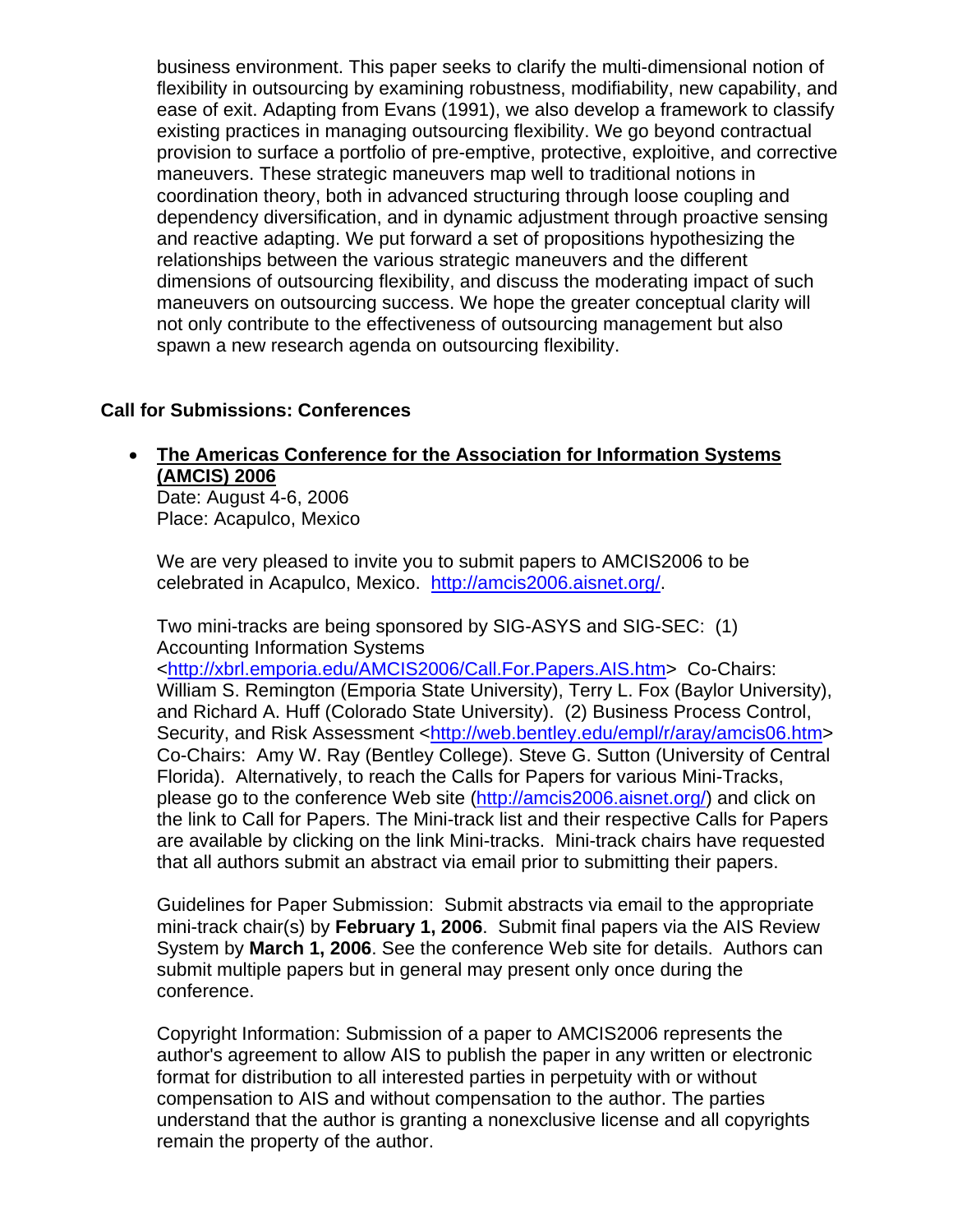The success of AMCIS depends on your help. Please volunteer to review by contacting the chair(s) of the mini-track for which you wish to serve as a reviewer. Join us for the first AMCIS in Latin America.

Hasta Pronto! Rajiv Sabherwal and Rick Watson AMCIS 2006 Program Co-Chairs

#### • **The Workshop on the Economics of Securing the Information Infrastructure**

Date: October 23-24, 2006 Place: Washington, DC Website: <http://wesii.econinfosec.org/>

Our information infrastructure suffers from decades-old vulnerabilities, from the low-level algorithms that select communications routes to the application-level services on which we are becoming increasingly dependent. Are we investing enough to protect our infrastructure? How can we best overcome the inevitable bootstrapping problems that impede efforts to add security to this infrastructure? Who stands to benefit and who stands to lose as security features are integrated into these basic services? How can technology investment decisions best be presented to policymakers?

We invite infrastructure providers, developers, social scientists, computer scientists, legal scholars, security engineers, and especially policymakers to help address these and other related questions. Authors of accepted papers will have the opportunity to present their work to government and corporate policymakers. We encourage collaborative research from authors in multiple fields and multiple institutions.

Submissions Due: **August 6, 2006** (11:59PM PST)

============================================================== Suggested topics (not intended to be comprehensive) ==============================================================

The economics of deploying security into:

| The Domain Name System (DNS)                                                                                                                               | BGP & routing infrastructure                                                                                |
|------------------------------------------------------------------------------------------------------------------------------------------------------------|-------------------------------------------------------------------------------------------------------------|
| Email & spam prevention                                                                                                                                    | Programming languages                                                                                       |
| Legacy code bases                                                                                                                                          | User interfaces                                                                                             |
| Operating systems                                                                                                                                          | Code origin authentication                                                                                  |
| Measuring the cost of adding<br>security                                                                                                                   | Liability and legal issues                                                                                  |
| Models of deployment penetration<br><b>Empirical studies of deployment</b><br>Identity management infrastructure<br>Securing open source code<br>libraries | Measuring/estimating damages<br>Establishing roots of trust<br>Internet politics<br><b>Antitrust Issues</b> |
| Adding security to/over existing                                                                                                                           | <b>Privacy Issues</b>                                                                                       |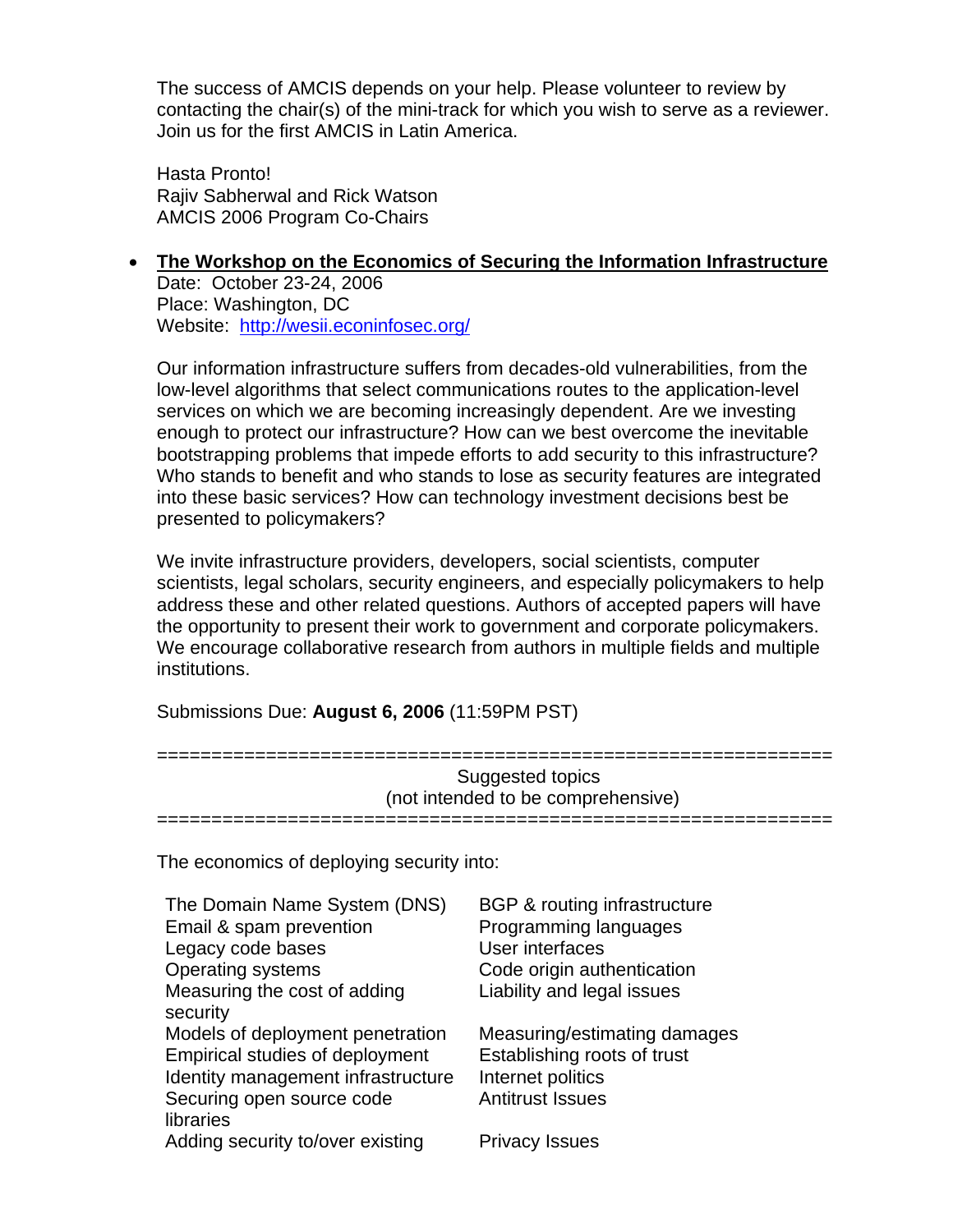| <b>Program Committee</b> |                                                          |  |  |
|--------------------------|----------------------------------------------------------|--|--|
|                          |                                                          |  |  |
|                          |                                                          |  |  |
| Alessandro Acquisti      | Carnegie Mellon University, Heinz School of Public       |  |  |
|                          | Policy & Management                                      |  |  |
| Ross Anderson            | University of Cambridge                                  |  |  |
| Jean Camp                | <b>Indiana University</b>                                |  |  |
| Huseyin Cavusoglu        | <b>Tulane University</b>                                 |  |  |
| <b>Richard Clayton</b>   | University of Cambridge                                  |  |  |
| <b>Steve Crocker</b>     | Shinkuro / DNSSEC Deployment Working Group               |  |  |
| <b>Ben Edelman</b>       | <b>Harvard University Department of Economics</b>        |  |  |
| Allan Friedman           | Harvard University, Kennedy School of Government         |  |  |
| Adam M. Golodner         | <b>Cisco Systems</b>                                     |  |  |
| Larry Gordon             | University of Maryland, Smith School of Business         |  |  |
| <b>Yacov Haimes</b>      | University of Virginia                                   |  |  |
| <b>Cathy Handley</b>     | U.S. Department of Commerce, National -                  |  |  |
|                          | Telecommunications & Information Administration          |  |  |
| <b>Barry Horowitz</b>    | University of Virginia                                   |  |  |
| <b>Richard Hovey</b>     | U.S. Federal Communications Commission (FCC)             |  |  |
| <b>Jeff Hunker</b>       | Carnegie Mellon University, Heinz School of Public       |  |  |
|                          | Policy & Management                                      |  |  |
| M. Eric Johnson          | The Tuck School of Business at Dartmouth College         |  |  |
| Jeffrey M. Kopchik       | U.S. Federal Deposit Insurance Corporation (FDIC),       |  |  |
|                          | <b>Technology Supervision Branch</b>                     |  |  |
| <b>Steve Lipner</b>      | Microsoft                                                |  |  |
| Marty Loeb               | University of Maryland, Smith School of Business         |  |  |
| Doug Maughan             | U.S. Department of Homeland Security (DHS),              |  |  |
|                          | Science and Technology Directorate                       |  |  |
| Doug Montgomery          | U.S. National Institute of Standards & Technology,       |  |  |
|                          | Internetworking Technologies Group                       |  |  |
| <b>Milton Mueller</b>    | <b>Syracuse University School of Information Studies</b> |  |  |
| Andrew Odlyzko           | University of Minnesota                                  |  |  |
| <b>Andy Ozment</b>       | MIT Lincoln Laboratory / University of Cambridge         |  |  |
| Shari Lawrence Pfleeger  | <b>RAND Corporation</b>                                  |  |  |
| <b>Stuart Schechter</b>  | <b>MIT Lincoln Laboratory</b>                            |  |  |
| <b>Bruce Schneier</b>    | <b>Counterpane Internet Security</b>                     |  |  |
| <b>Rahul Telang</b>      | Carnegie Mellon University, Heinz School of Public       |  |  |
|                          | Policy & Management                                      |  |  |
| <b>Andrew Wyckoff</b>    | Organisation for Economic Cooperation and                |  |  |
|                          | Development (OECD)                                       |  |  |
| <b>Bill Yurcik</b>       | National Center for Supercomputing Applications          |  |  |

| -------------------------------- |
|----------------------------------|
| <b>Workshop Sponsors</b>         |
|                                  |

(NCSA)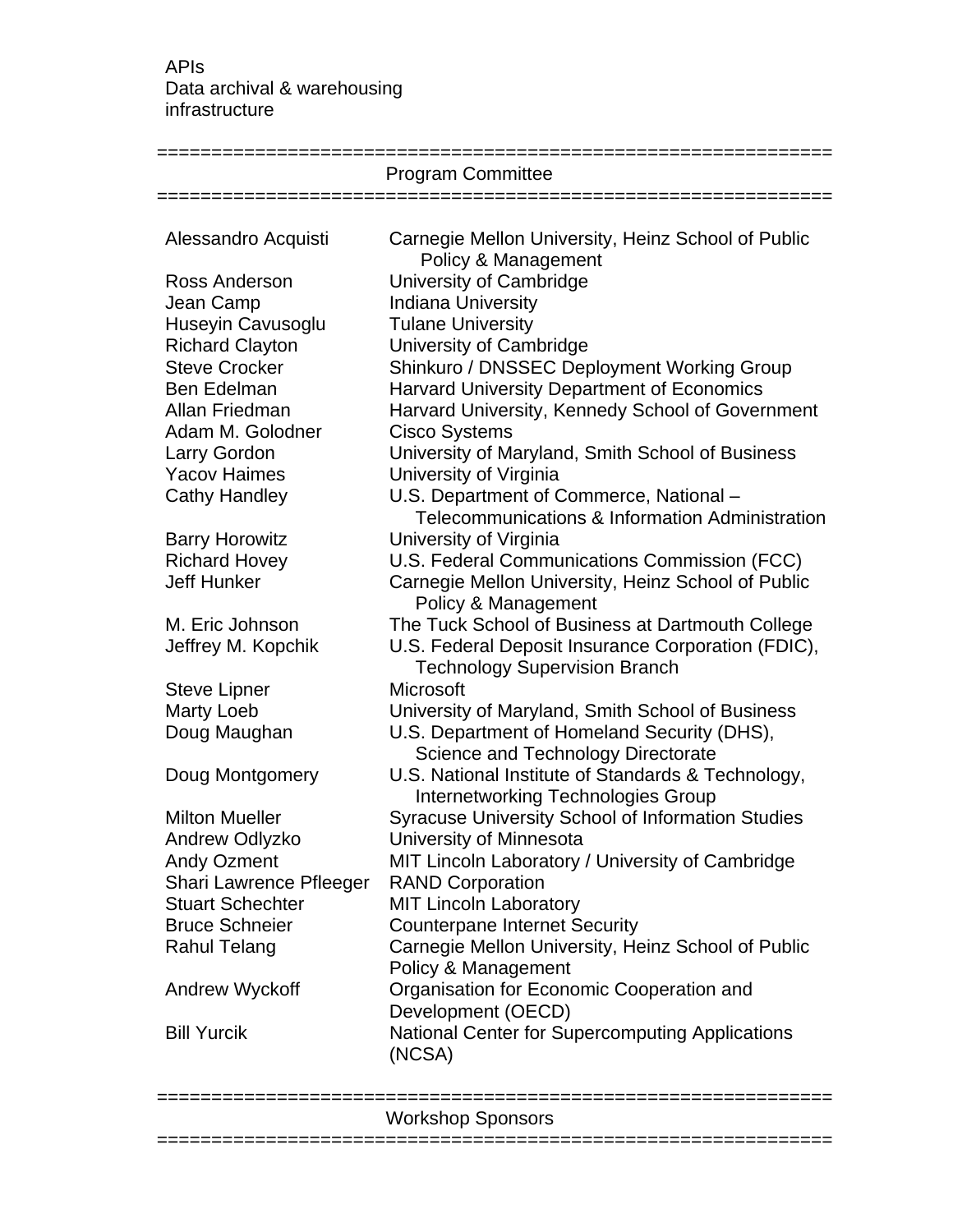============================================================== Paper Formats and Submission Instructions

============================================================== See the workshop web site at: <http://wesii.econinfosec.org/> WIKI for distribution: [http://www.econinfosec.org/people/tiki](http://www.econinfosec.org/people/tiki-index.php?page=Distributing+WESII+CFP)[index.php?page=Distributing+WESII+CFP](http://www.econinfosec.org/people/tiki-index.php?page=Distributing+WESII+CFP)

# • **The Tenth European Conference on Accounting Information Systems** Date: April 24, 2007 Location: Lisbon, Portugal

Website: <http://www.ecais.org/>

The tenth European Conference on Accounting Information Systems will take place in Lisbon, Portugal on April 24<sup>th</sup>, 2007, immediately preceding the 20<sup>th</sup> Annual Congress of the European Accounting Association.

The objective of ECAIS is to bring together researchers from all disciplines related to *Accounting Information Systems (AIS)*. Topics of interest include, but are not limited to: business patterns, internal control developments, strategic information systems, cultural influences on AIS, performance evaluation, decision aids, business process reengineering, audit and assurance regarding AIS, enterprise resource planning, knowledge management, and educational studies.

The ECAIS2007 program will consist of a keynote speech, a research forum (paper table top) and paper presentations. We encourage doctoral students to submit a paper.

# *Instructions for submitting papers:*

To submit an original research paper, e-mail your complete manuscript (not to exceed 25 double-spaced pages of text including references, figures, tables, etc.) to Bernadette Ruf, Chair Scientific Committee: [bruf@comcast.net](mailto:bruf@comcast.net) . Please note that only full papers will be considered for paper sessions.

Scientific committee: Bernadette Ruf (chair – Delaware State University), Vicky Arnold (University of Central Florida), Barbro Back (Abo Akademi University), Laury Bollen (Universiteit Maastricht), Marc Despontin (Free University Brussels), Rick Dull (Clemson University), Cheryl Dunn (Florida State University), Guido Geerts (University of Delaware), Frank Hartmann (Rotterdam School of Management), Dan O'Leary (University of Southern California), Stewart Leech (University of Melbourne), Andy Lymer (University of Birmingham), Steven Maijoor (Universiteit Maastricht, AFM), Uday Murthy (University of South Florida), Phil Reckers (Arizona State University), Hanno Roberts (Norwegian School of Management), Steve Rockwell (University of Tulsa), Alan Sangster (Robert Gordon University), Julie Smith (Arizona State University), Paul Steinbart (Arizona State University), Steve Sutton (University of Central Florida), Barbara Waddington (University of Michigan at Flint).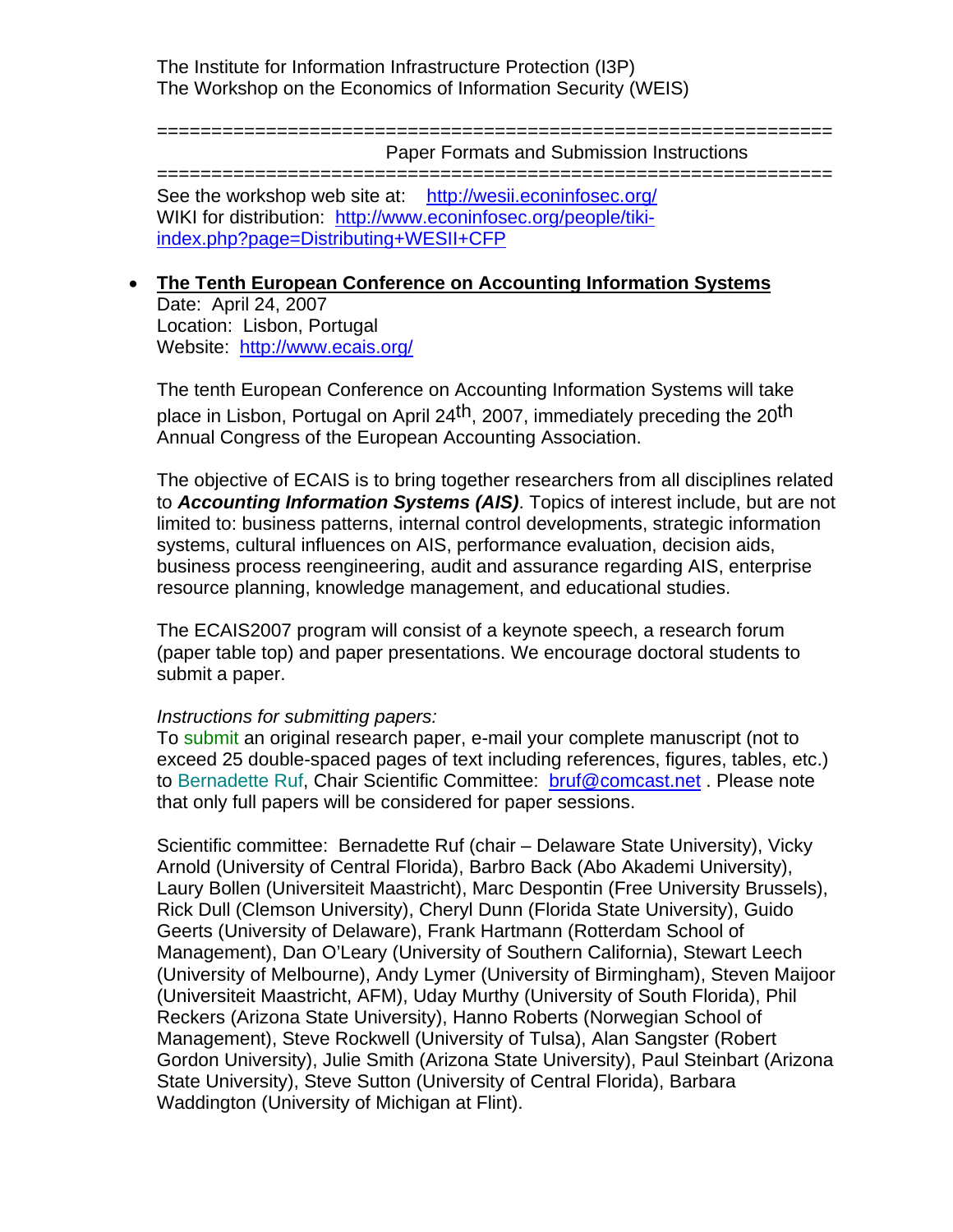Organizing committee: Jim Hunton (co-chair – Bentley College/Universiteit Maastricht), Eddy Vaassen (co-chair – Universiteit Maastricht/Universiteit van Amsterdam), Caren Schelleman (Universiteit Maastricht), Miriam Scheepers (secretary, Universiteit Maastricht): maj.scheepers@aim.unimaas.nl

ECAIS is organized by the Maastricht Accounting, Auditing and Information Management Research Center (Universiteit Maastricht), and Bentley College (Boston, MA)

Key dates: Deadline for submission of papers: Deadline for submission of papers:<br>
Notification of acceptance of papers:<br> **March 4St, 2007 March 1st, 2007** 

Please visit our website for further information and for registration: http://www.ecais.org

The Official Journal of ECAIS **- International** *Journal of Accounting Information Systems.*

Accepted papers will be considered for publication in *IJAIS*

• **University of Waterloo Symposium on Information Systems Assurance: Information Integrity and Business Systems**

Date: October 2007 Place: Toronto, Canada

The Center for Information Systems Assurance at the Waterloo (UWCISA) is pleased to announce a symposium to be held October 2007 in Toronto, Canada. The Symposium is sponsored by the Canadian Institute of Chartered Accountants, the Information Systems Audit and Control Association, CaseWare IDEA Inc. and the International Journal of Accounting Information Systems (IJAIS). Accepted papers will be published together with discussant's comments subject to editorial review and approval.

Papers are invited from academe and practice. Although we are particularly interested in works in the theme area, papers on other assurance issues will be considered as well. All research methods are welcome. Papers addressing education issues are also welcome.

**CASE COMPETITION**: A case competition will be held in conjunction with this symposium. Up to \$5,000 in prizes will be awarded.

Information about previous Symposia and the Center may be obtained from the UWCISA website: [http://watarts.uwaterloo.ca/ACCT/uwcisa.](http://watarts.uwaterloo.ca/ACCT/uwcisa)

# **Submissions Due June 1, 2007**

Submitted papers should be at an advanced stage of completion. Papers will be subject to blind review by academics and practitioners. Authors must adhere to the editorial style of IJAIS. Please send an electronic copy of the paper and a submission fee of \$50.00 (US) payable to the University of Waterloo to: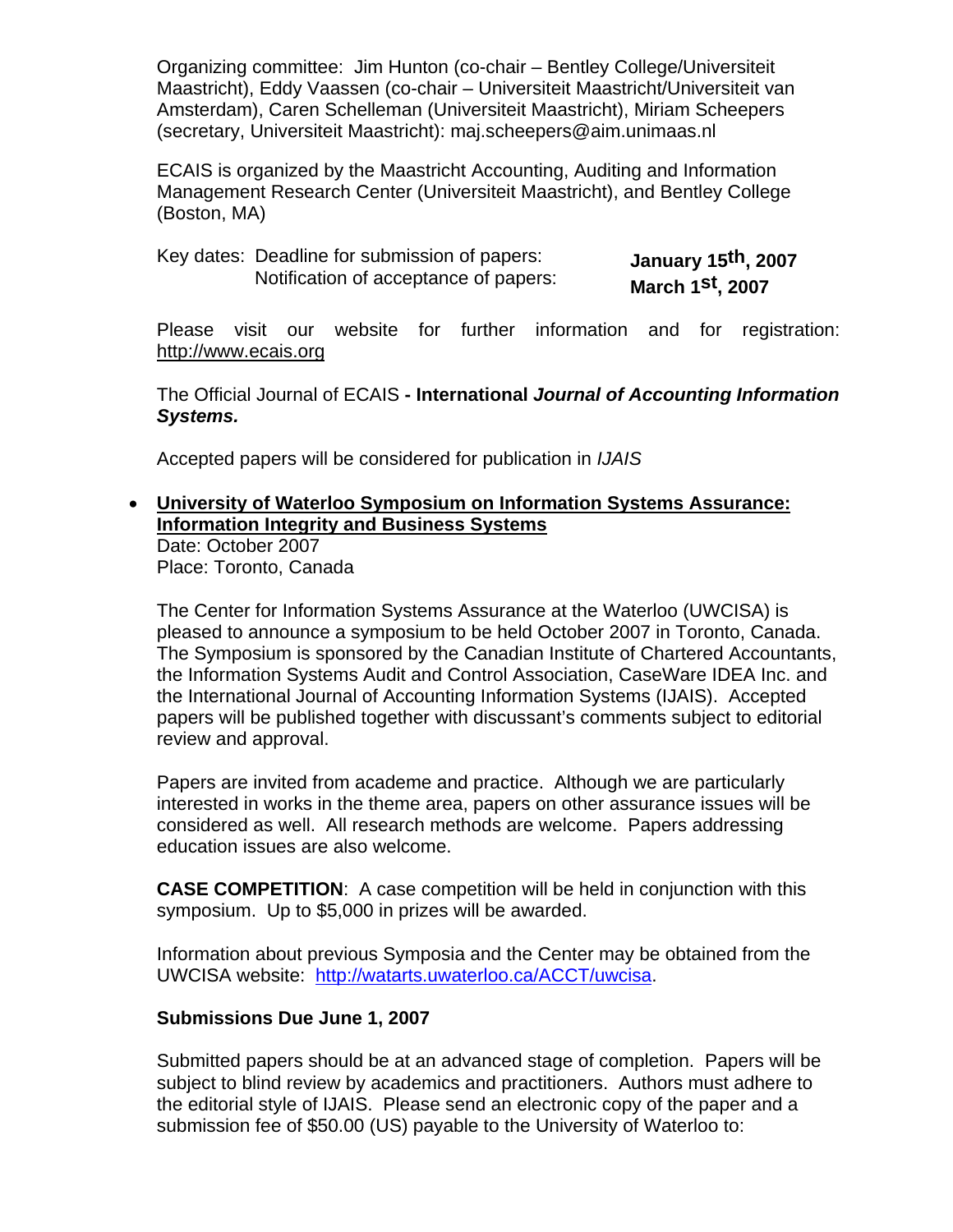<span id="page-28-0"></span> Professor J. Efrim Boritz, Director Center for Information Systems Assurance School of Accountancy, University of Waterloo Waterloo, Ontario Canada N2L 3G1 Tel (519) 888-4567 ext. 5774 Fax (519) 888-7562 Email: [jeboritz@uwaterloo.ca](mailto:jeboritz@uwaterloo.ca)

Notice of acceptance or rejection will be sent out by July 15, 2007. Papers accepted subject to revision must be revised by August 30, 2007.

# **Call for Submissions: Journals**

• *Journal of Information Systems* **Special Section -- Call for Papers**  Papers relating to the REA model are invited for publication in a special section of the *Journal of Information Systems* to celebrate the 25th anniversary of the seminal paper in this area, "The REA Accounting Model: A Generalized Framework for Accounting Systems in a Shared Data Environment," by William E. McCarthy and published in *The Accounting Review* (July 1982, Vol. 57 Issue 3). REA-related academic studies, education papers, and practice articles consistent with the editorial policy of the *Journal of Information Systems* are strongly encouraged. All methods are welcome, including critical analysis, design science, experiments, and essay. Guido Geerts, University of Delaware, will serve as associate editor for all papers submitted to the REA special section. Papers should be submitted before September 1, 2007 via e-mail to [jis@sc.edu](mailto:jis@sc.edu).

# **Resources:** New Monarch Software for Education Program

Datawatch Corporation is launching a new higher education program for its Monarch "Report Mining" software. Monarch mines and combines data from existing accounting, ERP and other reports, plus PDF reports, spreadsheets, databases, etc. for programming-free analysis, export to Excel and much more. Monarch is used routinely worldwide by auditors, accountants, fraud examiners, controllers, CFOs and more.

Datawatch will offer instructors in higher educational institutions free copies of its Monarch Pro software and other resources to aid in teaching the concepts and effective use of Report Mining for programming-free data acquisition and analysis in the accounting, auditing, and finance disciplines.

To request further information on this new program, receive Monarch literature, plus participate in a brief survey to help Datawatch customize Monarch resources for this program and better understand your use of commercial software within your course instruction, please contact Michael Urbonas, Monarch Product Manager, via email at [mike\\_urbonas@datawatch.com](mailto:mike_urbonas@datawatch.com) today. Your inquiry will be used solely to brief you on this new education program. We look forward to hearing from you!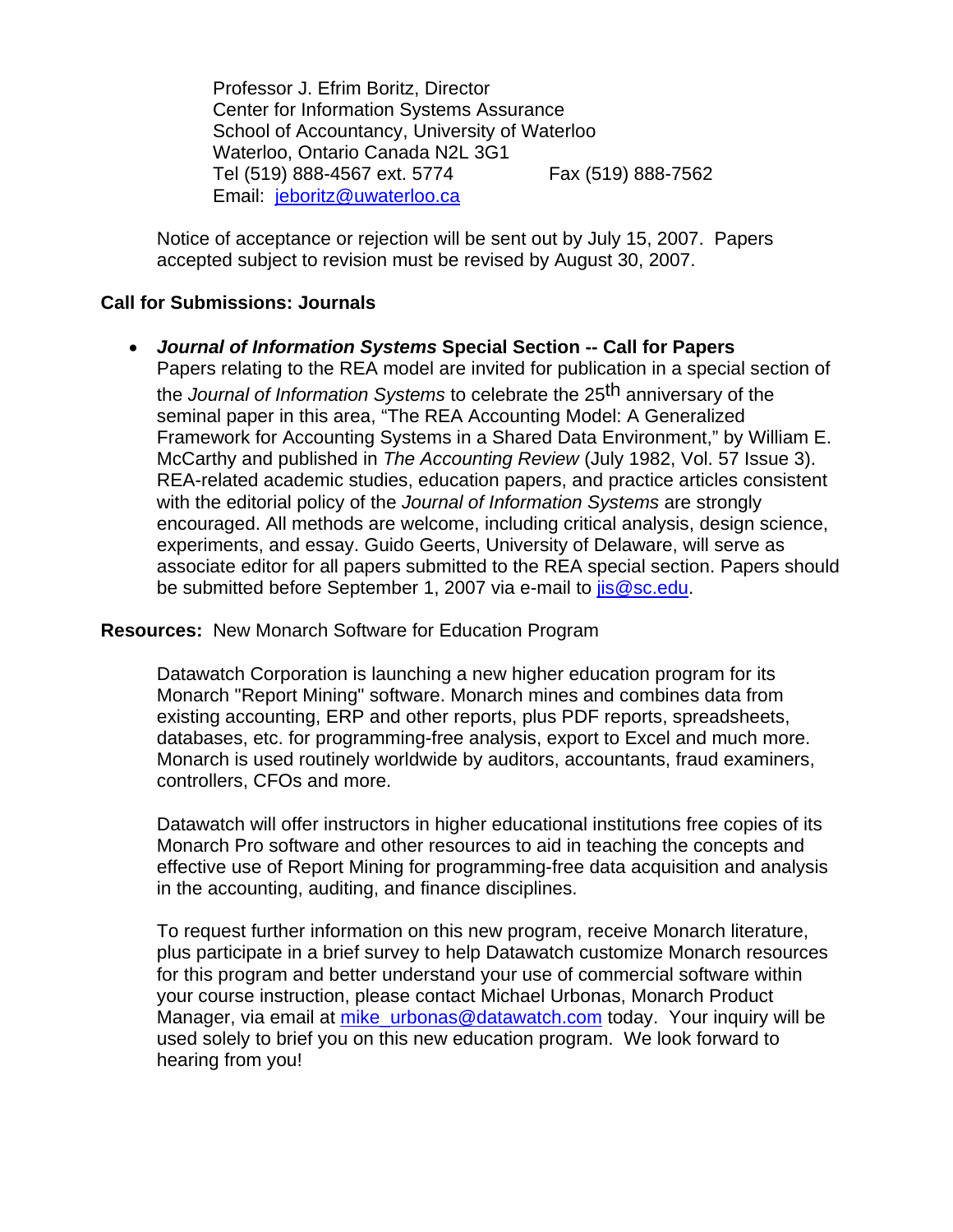<span id="page-29-0"></span>

# **Canadian Academic Accounting Association and SAP AG Seminar #4- Business Reporting on the Internet: Challenges and Opportunities**

**\_\_\_\_\_\_\_\_\_\_\_\_\_\_\_\_\_\_\_\_\_\_\_\_\_\_\_\_\_\_\_\_\_\_\_\_\_\_\_\_\_\_\_\_\_\_\_\_\_\_\_\_\_\_\_\_\_\_\_\_\_\_\_\_\_\_\_\_\_\_\_** 

The growth of the Internet as a medium for reporting financial and non financial information has altered the way information flows from companies to investors and creditors. Providing financial information through electronic media presents new challenges to preparers, users and standards setters. The objective of this seminar is to survey the state of reporting business information over the Internet from the viewpoint of the stakeholders involved in the process of business reporting: practitioners, regulators, standards setters, regulator, and academics.

| Time       | Service                                                                                    | Media                                       | Duration |                  |  |
|------------|--------------------------------------------------------------------------------------------|---------------------------------------------|----------|------------------|--|
| Morning    |                                                                                            |                                             |          |                  |  |
| $9:00$ am  | Introduction to morning session                                                            | <b>Senior Officer (Brock</b><br>University) | 10       | 15 min           |  |
|            |                                                                                            | Samir Trabelsi                              | 5        |                  |  |
| $9:15$ am  | Introduction to Business Reporting on the<br>Internet (TBA)                                | <b>Gerald Trites</b>                        | 15       | 30 min           |  |
|            |                                                                                            |                                             |          |                  |  |
| $9:30$ am  | Leaders from industry in Internet Reporting                                                | <b>TBA</b>                                  | 40       | 70 min           |  |
|            |                                                                                            |                                             |          |                  |  |
| $10:10$ am | <b>Practitioner Perspective</b>                                                            | <b>Alister Nimmons - PWC</b>                | 30       | $100$ min        |  |
|            |                                                                                            |                                             |          |                  |  |
| 10:40      | <b>Coffee Break</b>                                                                        |                                             | 15 min   |                  |  |
|            |                                                                                            |                                             |          |                  |  |
| 10:55 am   | Regulator evaluation of Business Reporting in<br>the Internet (TBA)                        | Cameron McInnis - OSC                       | 30       | <b>145 min</b>   |  |
|            |                                                                                            |                                             |          |                  |  |
| $11:25$ am | Roundtable and Wrap up - Morning Session                                                   | All                                         | 35       | <b>180 min</b>   |  |
|            |                                                                                            |                                             |          |                  |  |
| 12:00 noon | Lunch                                                                                      |                                             | 60 min   |                  |  |
|            |                                                                                            |                                             |          |                  |  |
| Afternoon  |                                                                                            |                                             |          |                  |  |
| $1:00$ pm  | Business Reporting on the Internet: Challenges<br>and Opportunities                        | Samir Trabelsi                              | 10       | $10 \text{ min}$ |  |
|            |                                                                                            |                                             |          |                  |  |
| $1:10$ pm  | Business Reporting on the Internet: Academic<br><b>Evidence and Research Opportunities</b> | <b>Roger Debreceny</b>                      | 30       | 40 min           |  |
|            |                                                                                            |                                             |          |                  |  |
| 1:40 pm    | New Expanded Business Reporting Center -<br><b>Research Opportunities</b>                  | <b>Mike Gibbons</b>                         | 30       | 70 min           |  |
|            |                                                                                            |                                             |          |                  |  |
| 2:10 pm    | Business Reporting on the Internet: Impact on                                              | <b>Skip White</b>                           | 30       | <b>100 min</b>   |  |

The seminar will be held at Brock University, St Catherines, on September 29, 2006. Registration through the CAAA.